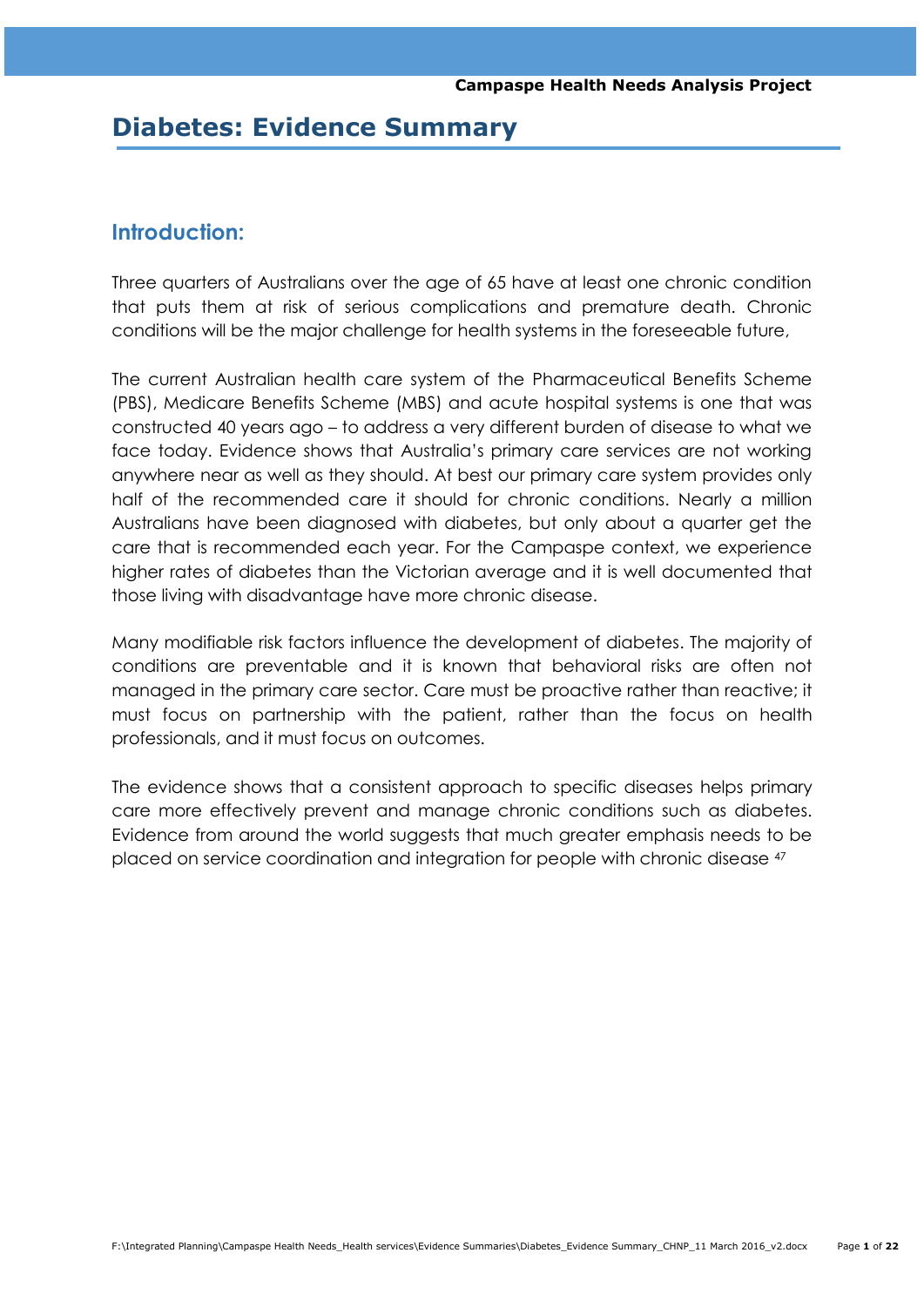# **Campaspe data:**

#### **Summary**

**Diabetes:** The estimated number of Campaspe residents with diabetes<sup>\*</sup> in 2011 was 2,238 and this figure has more than doubled since 2001. As a proportion of population, the prevalence of diabetes in Campaspe residents increased from 2.4% in 2001 to 5.7% in 2011. In 2011, the rate of diabetes in Campaspe was higher than the Victorian average.

**Type 2 diabetes**: compared to Victoria (5.0), Campaspe had a similar proportion (4.8) of population aged 18 years and over that reported having doctor-diagnosed type 2 diabetes.

**Cardiovascular disease**: In 2007/08, Campaspe Shire (18.1) had a higher estimated rate of circulatory system diseases per 100 population than Victoria overall (17.3). Within the PCP region all SLAs were also higher than the Victoria average with Campaspe – Echuca SLA having the highest rate in the region, while Campaspe – South SLA had the lowest.

**Hypertensive disease**: In 2007/08, Campaspe (11.0) had a higher estimated rate of hypertensive disease per 100 population than Victoria overall (10.3). Within the PCP region all SLAs were also higher than the Victoria average with Campaspe – Echuca SLA having the highest rate in the region, while Campaspe – South SLA had the lowest.

**Health Checks**: Compared to Victoria, Campaspe had a lower proportion of population reported having had a blood pressure, cholesterol or blood glucose check in the two years preceding 2011-12.

#### **People Who Had Type 2 Diabetes And Were Overweight/Obese**

Synthetic predictions of population that had type 2 diabetes and that was also overweight or obese were undertaken in 2008 by the Public Health Information Development Unit using the 2007-08 National Health Survey data. Compared to the regional Victoria (3.2) and Victoria (3.1) average, Campaspe had a similar rate of population that had type 2 diabetes and that was also overweight or obese.

|                      | No.     | Rate per 100 |
|----------------------|---------|--------------|
| Campaspe – Echuca    | 342     | 3.1          |
| Campaspe - Kyabram   | 350     | 3.1          |
| Campaspe – Rochester | 233     | 3.1          |
| Campaspe - South     | 130     | 3.2          |
| Regional Victoria    | 127,536 | 3.2          |
| <b>Victoria</b>      | 37,734  | 3.1          |

#### **People who had type 2 diabetes and were overweight/obese, 18 years (2007-08)**

*Public Health Information Development Unit - 2011*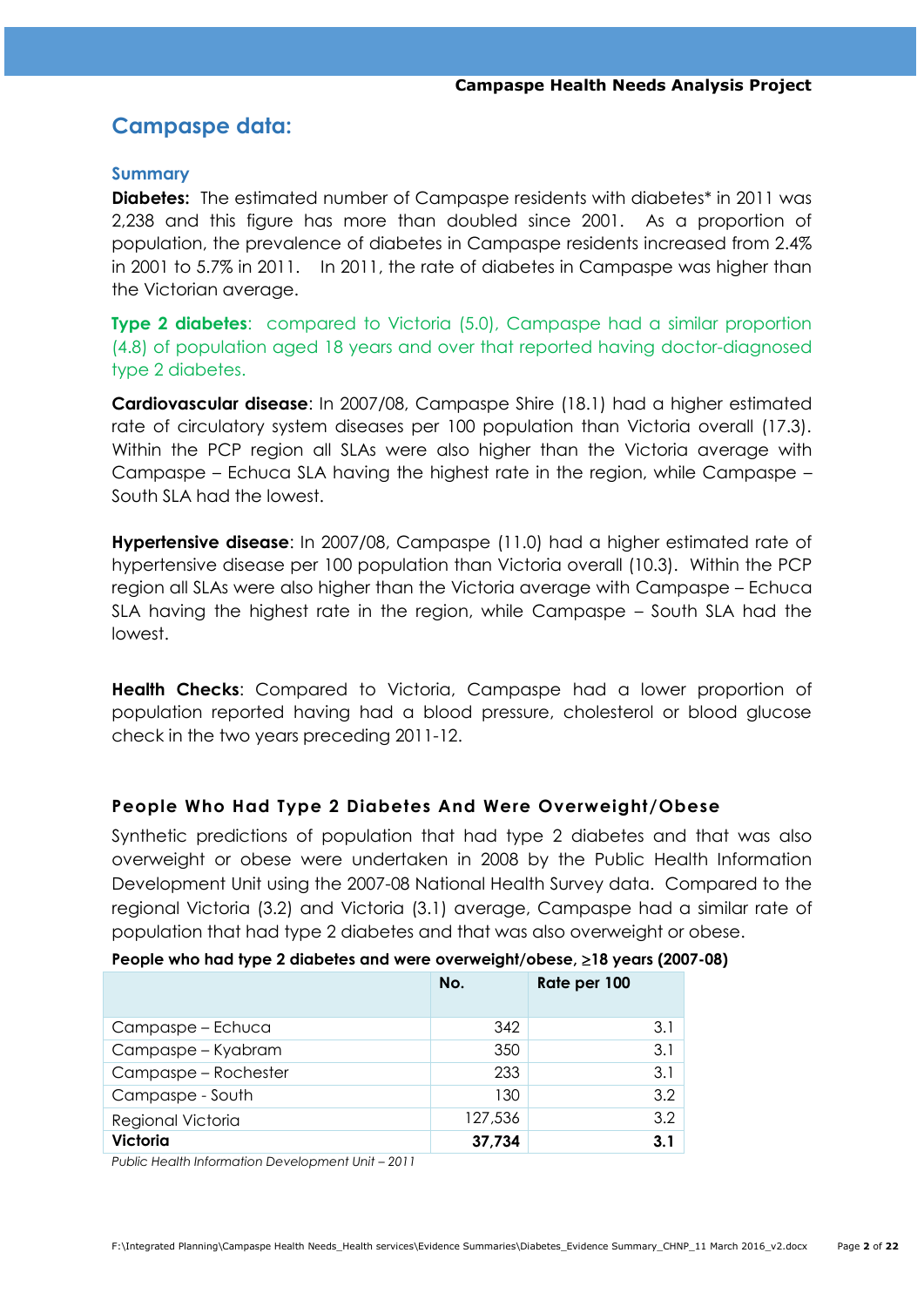## **Other Health Checks**

Compared to Victoria, a higher proportion of population aged 18 to 49 years reported having had a blood pressure, cholesterol or blood glucose check in the two years preceding 2008. However, a lower proportion of population aged 50 years and over reported having had the same checks over the same time-frame.

### **Self reported health checks (2011-12)**

| Health check*         | <b>Campaspe</b> | <b>Loddon</b><br><b>Mallee</b> | <b>Rural</b><br>Victoria | <b>Victoria</b> |
|-----------------------|-----------------|--------------------------------|--------------------------|-----------------|
| <b>Blood Pressure</b> | 77.3            | 81.7                           | 80.9                     | 81.9            |
| Cholesterol           | 59.2            | 58.3                           | 57.0                     | 60.4            |
| <b>Blood Glucose</b>  | 53.6            | 54.6                           | 54.7                     | 55.6            |

*Victorian Population Health Survey 2011-12 \* self reported*

|                                                         | <b>Health check*</b> | Campaspe | <b>Victoria</b> |
|---------------------------------------------------------|----------------------|----------|-----------------|
| Blood pressure checked in<br>last two years             | $18 - 49$ yrs old    | 75.0     | 70.6            |
|                                                         | 50 yrs and older     | 91.0     | 93.1            |
| Cholesterol checked in<br>last two years                | $18 - 49$ yrs old    | 44.5     | 39.7            |
|                                                         | 50 yrs and older     | 81.4     | 81.9            |
| Test for diabetes or blood<br>glucose check in last two | $18 - 49$ yrs old    | 47.6     | 39.1            |
|                                                         | 50 yrs and older     | 71.4     | 72.1            |

#### **Self Reported Health Checks by age (2008)**

years *Victorian Population Health Survey 2008. \* self reported*

State-wide findings from the 2011-12 Victorian Population Health Survey also indicate that, over the two years prior to the survey:

- Females were more likely than males to have had a blood pressure check
- Males were more likely than females to have had a blood test for cholesterol and were slightly more likely to have had a blood glucose check, and
- The probability of having had any of the three checks increased with age.

## **Most Common Ambulatory Care Sensitive Conditions (ACSCs)**

In 2010/11, the top two ACSCs in Campaspe were the same as those for Rural Victoria and Victoria: diabetes complictions and dental conditions. The rates of diabetes complictions, dental conditions, cellulitis, congestive cardiac failure, asthma, angina, convulsions and epilepsy were higher in Campaspe than the Victorian average.

#### **Top Ten ACSC Standardised# Admission Rates\* by LGA – Ranked (2010/11)**

| Campaspe           | <b>Rural Victoria</b> | <b>Victoria</b> |
|--------------------|-----------------------|-----------------|
| <b>Diabetes</b>    | <b>Diabetes</b>       | <b>Diabetes</b> |
| Dental conditions  | Dental conditions     | Dental          |
| <b>Cellulitis</b>  | COPD                  | COPD            |
| COPD               | Pyelonephritis        | Pyelonephrit    |
| Congestive cardiac | Congestive            | Congestive      |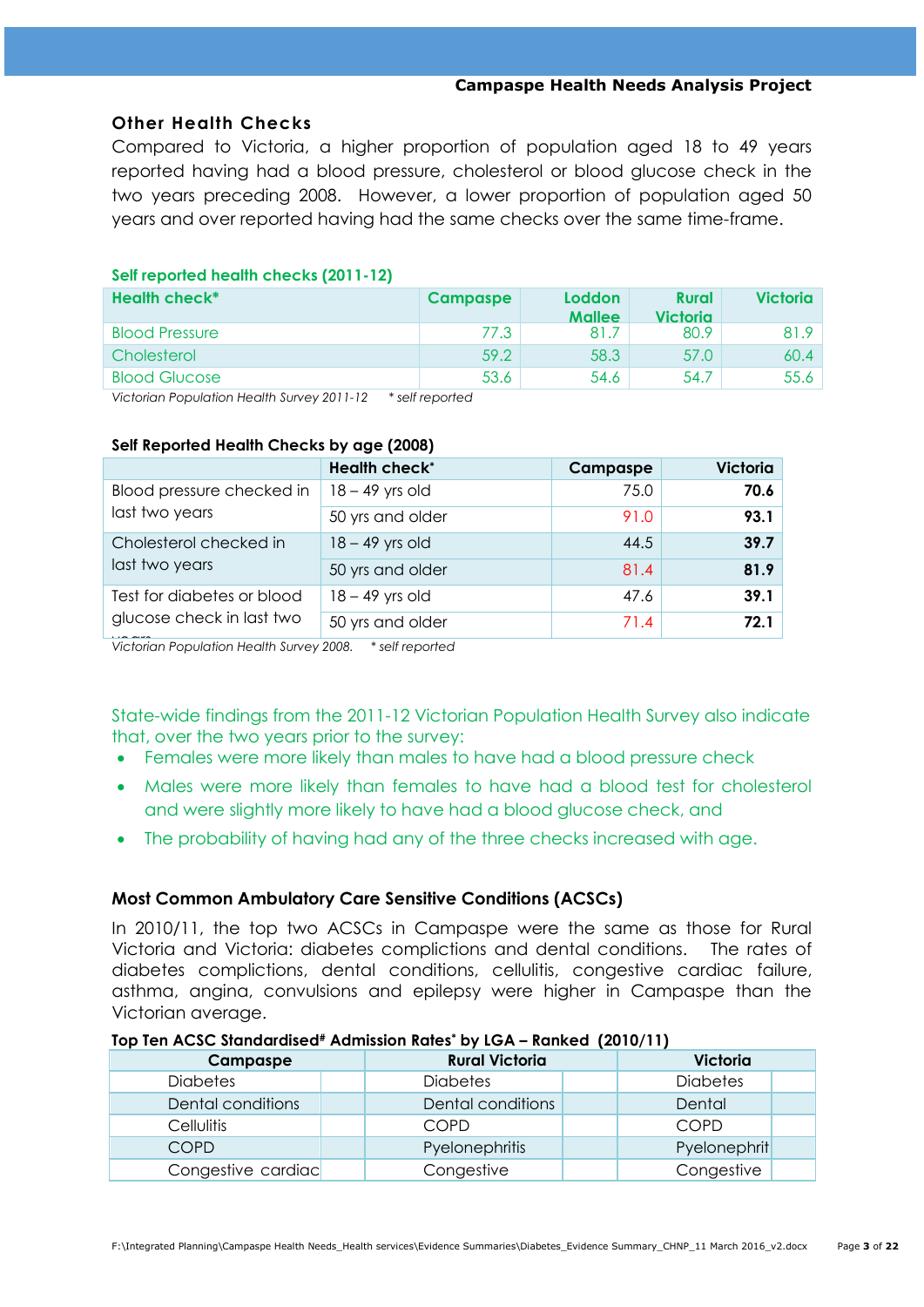| Asthma             | <b>Cellulitis</b>   | Asthma            |
|--------------------|---------------------|-------------------|
| Pyelonephritis     | Asthma              | <b>Cellulitis</b> |
| Angina             | Angina              | Iron              |
| Convulsions<br>&   | Ear,<br>and<br>nose | Angina            |
| deficiency<br>Iron | Convulsions<br>&    | Convulsions       |

7 1 8 6 anaemia . epilepsy . & epilepsy *Victorian Health Information Surveillance System 2012 # Age standardised to Victorian population 2006 \* Rate per 1,000 person*

## **Diabetes**

The estimated number of Campaspe residents with diabetes\* in 2011 was 2,238 and this figure has more than doubled since 2001. As a proportion of population, the prevalence of diabetes in Campaspe residents increased from 2.4% in 2001 to 5.7% in 2011. In 2011, the rate of diabetes in Campaspe was higher than the Victorian average.

#### **Diabetes Prevalence (2001 – 2011)**

| Location |                                              | 2001    | 2011  |
|----------|----------------------------------------------|---------|-------|
| Campaspe | Number of people<br>with<br>diabetes         | 884     | 2,238 |
|          | Proportion of population<br>with diabetes    | $2.4\%$ | 5.7%  |
| Victoria | Proportion of<br>population<br>with diabetes | $2.0\%$ | 4.5%  |

*Diabetes Australia - Victoria 2011 Includes diabetes type 1, type 2, gestational diabetes, and other forms of diabetes*

## **Type 2 Diabetes**

The Victorian Population Health Survey 2011-12 gathered information at the LGA level on prevalence of self reported doctor-diagnosed type 2 Diabetes. The Survey found that, compared to Victoria, Campaspe had a similar proportion of population aged 18 years and over that reported having doctor-diagnosed type 2 diabetes.

#### **Type 2 Diabetes Prevalence\* (2011-12)**

| Location                   | $\%$ |
|----------------------------|------|
| Campaspe                   | 4.8  |
| Mallee<br>Loddon<br>Region | 4.4  |
| <b>Rural Victoria</b>      | 4.7  |
| <b>Victoria</b>            | 5.0  |

*Victorian Population Health Survey 2011-12 \* self reported* 

State-wide findings from the Victorian Population Health Survey also indicate that across Victoria:

- Type 2 diabetes is more prevalent in males than in females (6.0% v's 4.1%)
- Type 2 diabetes prevalence increases with age
- Males who were employed or who earned more than \$40,000 were significantly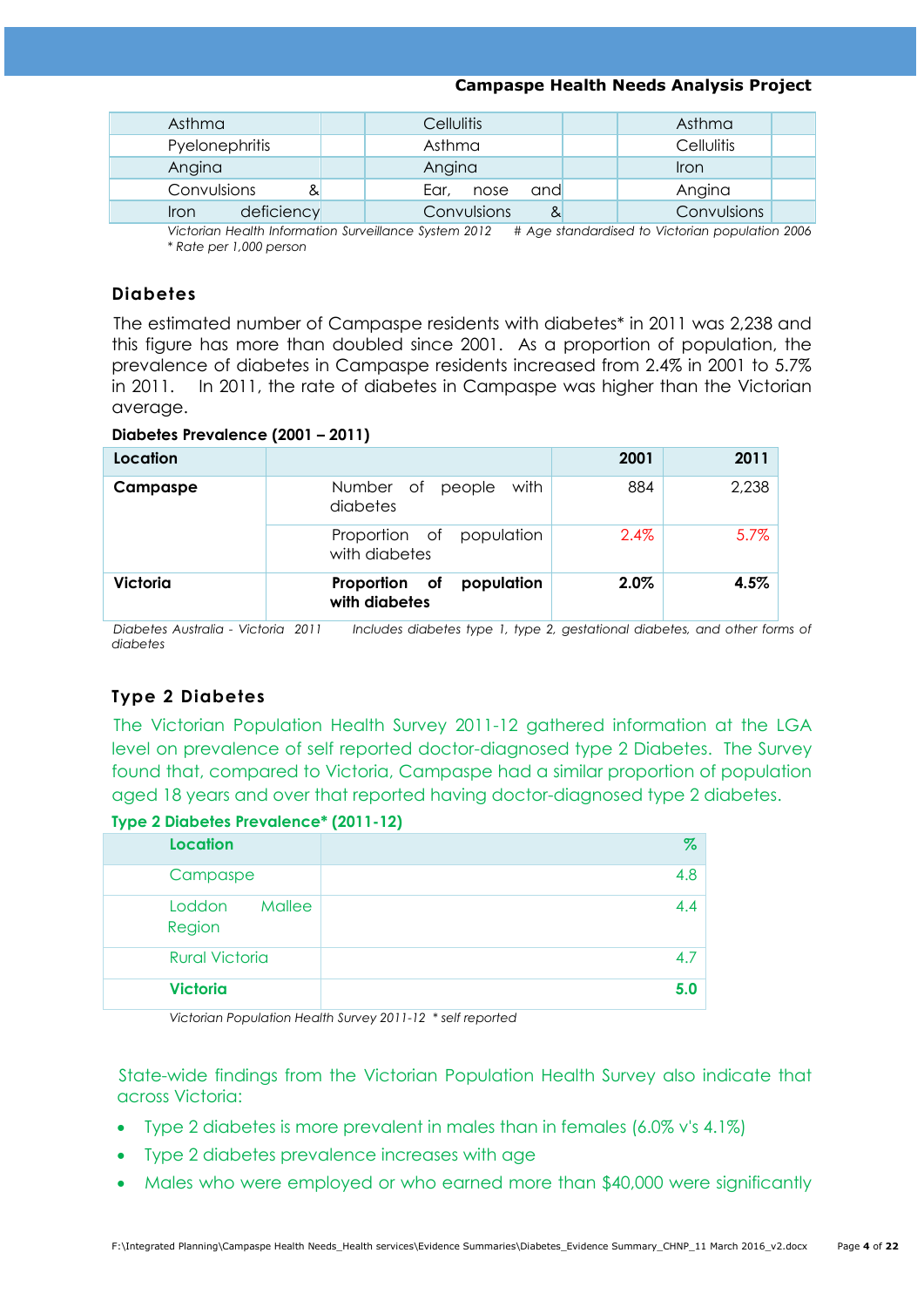less likely to report having type 2 diabetes

- Males not in the labour force, who earned less than \$40,000, who had high or very high levels of psychological distress or who were sedentary were significantly more likely to report having type 2 diabetes
- Females with tertiary level education, who were employed or who earned \$100,000 or more were significantly less likely to report having type 2 diabetes, and
- Females who had high or very high levels of psychological distress or who were sedentary were significantly more likely to report having type 2 diabetes.

#### **Indigenous people and Diabetes:**

"Diabetes, especially type 2 diabetes, is a significant health problem among Indigenous people, but it is not possible to reach a single estimate of the prevalence due to considerable limitations in data collection...

Mortality statistics provide an indication of the substantial impact of diabetes and, despite its limitations, hospitalisation data also confirms the much greater impact of the condition among Indigenous people than among non-Indigenous people.

After adjusting for differences in the age structures of the two populations, the level of diabetes/high sugar was around 3.4 times more common for Indigenous people than for non-Indigenous people. The ratio between Indigenous and non-Indigenous females was higher than that between Indigenous and non-Indigenous males.

The prevalence of diabetes increases with age, with the increase occurring at much younger ages among Indigenous people – the prevalence reported by Indigenous people aged 35-44 years was five times that reported by non-Indigenous people."

*From: Thomson N, MacRae A, Burns J, Catto M, Debuyst O, Krom I, Midford R, Potter C, Ride K, Stumpers S, Urquhart B (2010) Overview of Australian Indigenous health status, April 2010. Perth, WA: Australian Indigenous HealthInfoNet*

In 2004-05, national figures indicated that a significantly higher proportion of Indigenous people reported having diabetes or high sugar levels as a long term health condition – compared to the non-Indigenous population.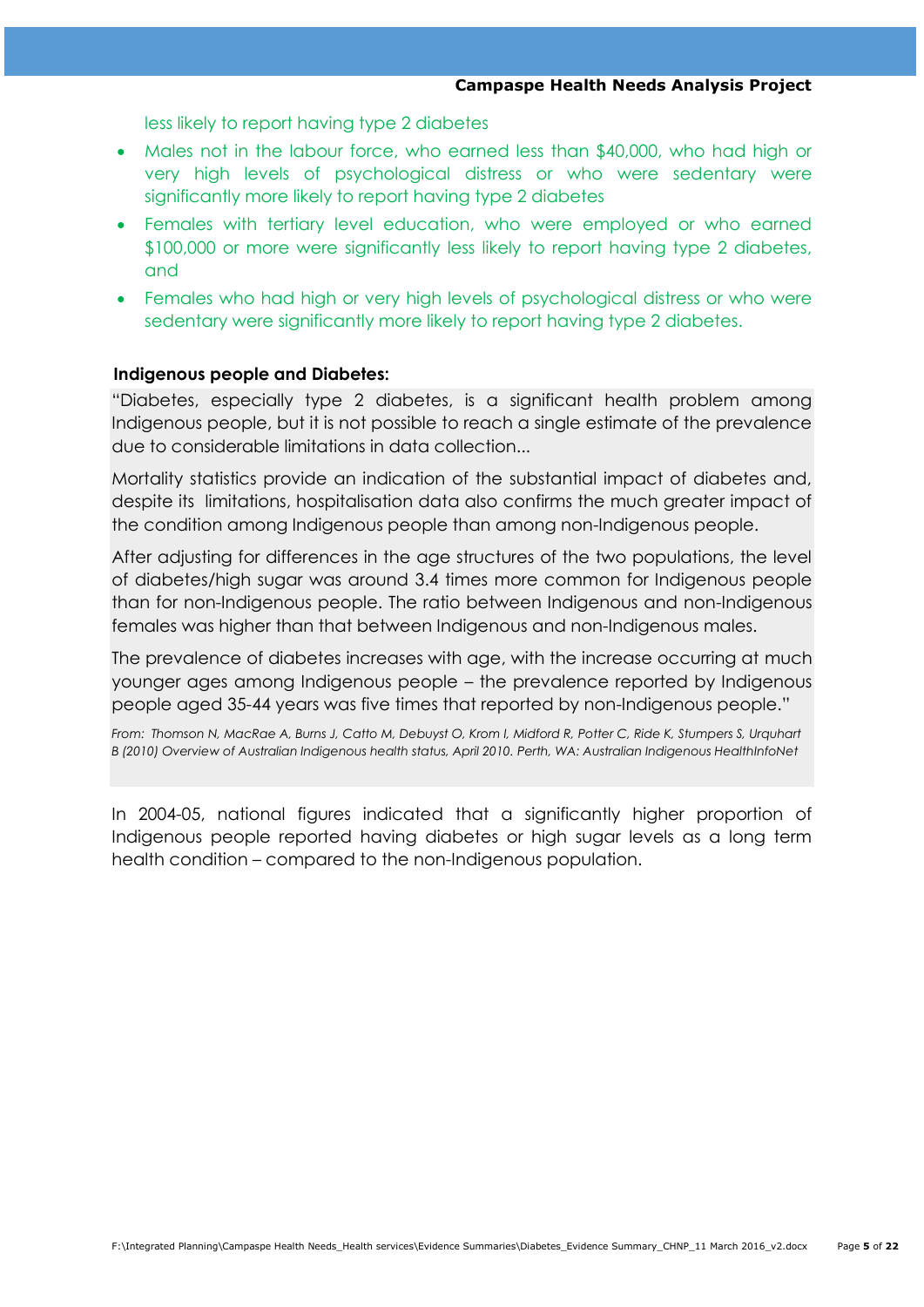**Proportions of people reporting diabetes/high sugar levels as a long-term health condition, by Indigenous status, Australia, 2004-2005**

| Age-Group (years) | Indigenous population | Non-Indigenous<br>population |
|-------------------|-----------------------|------------------------------|
| $15 - 24$         | 1.0                   | 0.5                          |
| 25-34             | 4.3                   | 0.6                          |
| $35 - 44$         | 10.0                  | 2.0                          |
| 45-54             | 20.7                  | 4.0                          |
| $55+$             | 32.1                  | 11.6                         |

*Overview of Australian Indigenous health status, April 2010.*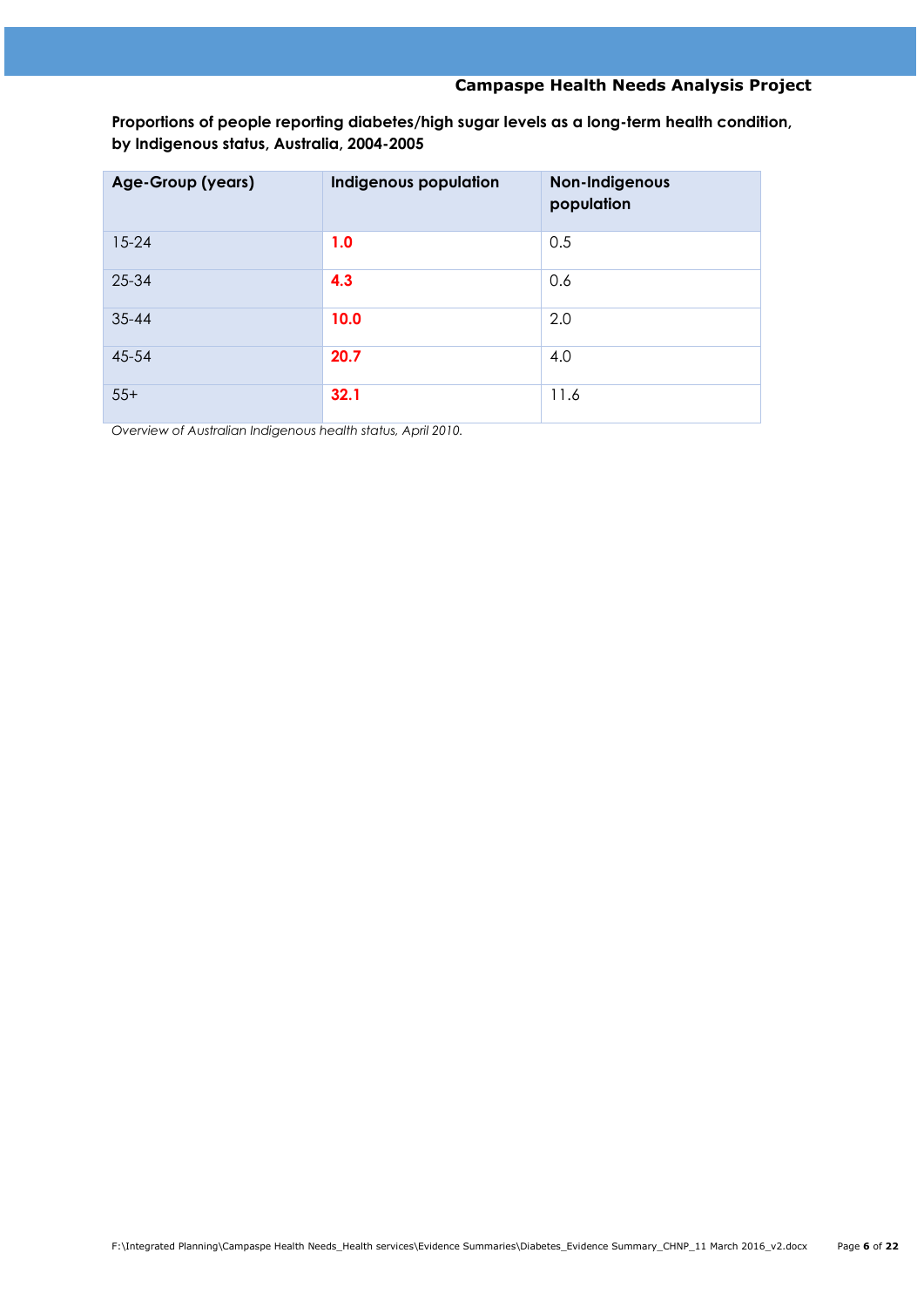# **Policy Review:**

## **Commonwealth**

**The Australian National Diabetes Strategy 2016-2020<sup>4</sup>** outlines seven goals for action, with listed potential areas for action and measure;

- 1. Prevent people developing type 2 diabetes
- 2. Promote awareness and earlier detection of type 1 and type 2 diabetes
- 3. Reduce the occurrence of diabetes-related complications and improve quality of life among people with diabetes
- 4. Reduce the impact of pre-existing and gestational diabetes in pregnancy
- 5. Reduce the impact of diabetes among Aboriginal and Torres Strait Islander peoples
- 6. Reduce the impact of diabetes among other priority groups
- 7. Strengthen prevention and care through research, evidence and data

## **Funding Structures**

The Medicare Benefits Schedule (MBS): The MBS provides subsidies for patient care, including Medicare items;

- Chronic Disease Management items<sup>6</sup>, for the planning and management of chronic and terminal conditions (GPMP).
- up to five Medicare subsidised allied health services that are directly related to the treatment of their chronic condition. This includes diabetes<sup>2</sup>
- Diabetes Annual Cycle of Care<sup>21</sup>
- $\bullet$  Telehealth $33$
- Case Conferencing<sup>34</sup>
- Health Checks for those at risk

The Pharmaceutical Benefits Scheme (PBS) provides subsidies for medicines used in the treatment of diabetes<sup>2</sup>

## The National Diabetes Services Scheme (NDSS)

The NDSS, which is managed by Diabetes Australia through an agreement with the Department of Health provides subsidised to persons with diagnosed diabetes who are registered with the Scheme<sup>2</sup>

#### The Insulin Pump Programme

A full or sliding scale subsidy payment for those with type 1 diabetes, under 18 years of age, and does not have private health insurance <sup>5</sup>

National Health and Medical Research Council (NHMRC) research into diabetes conditions has been identified by the NHMRC as a major focus in its 2013-15 Strategic Plan<sup>2</sup>

Murray Primary Health Network - Murray Health Pathways Project 201632, Telehealth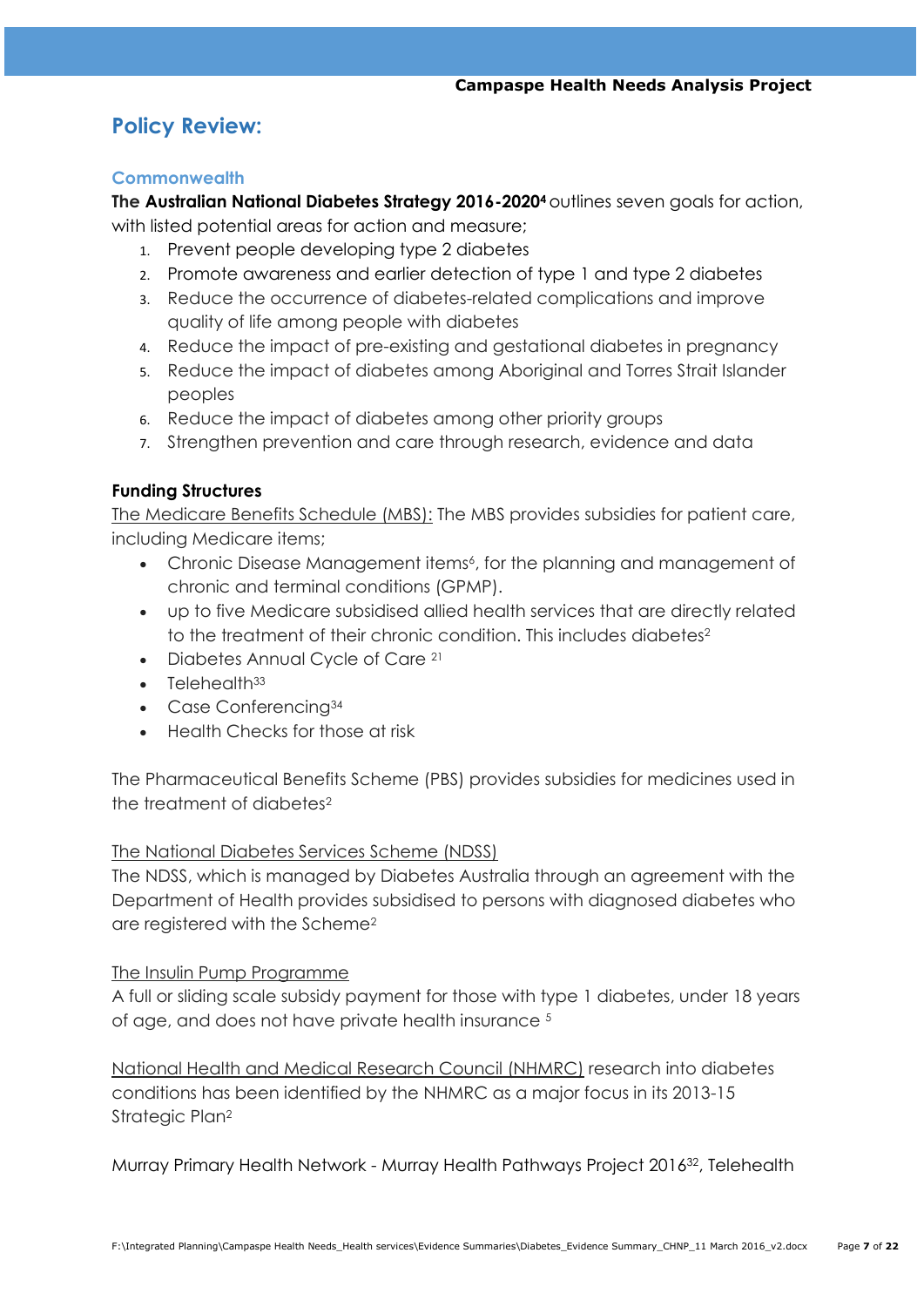#### **Data Collection**

The Australian Institute of Health and Welfare (AIHW) is funded to support national surveillance and monitoring of chronic conditions, including diabetes<sup>2</sup>.

The Australian Bureau of Statistics monitors prevalence of diabetes through the Australian Health Survey covering the National Health Survey (NHS); the National Nutrition and Physical Activity Survey (NNPAS); and the National Health Measures Survey (NHMS)<sup>3</sup>.

## **Victorian Context:**

.

## **Chronic Disease Management**

Department of Health and Human Services Chronic Disease Management Guidelines from 2008 are currently being updated<sup>30</sup>

Primary Care Partnerships – 2013-2017 Program Logic includes;

- Early Intervention and Integrated Care (including Integrated Chronic Disease Management and Service Coordination)<sup>29</sup>
- Campaspe Primary Care Partnership Strategic Plan 2013-731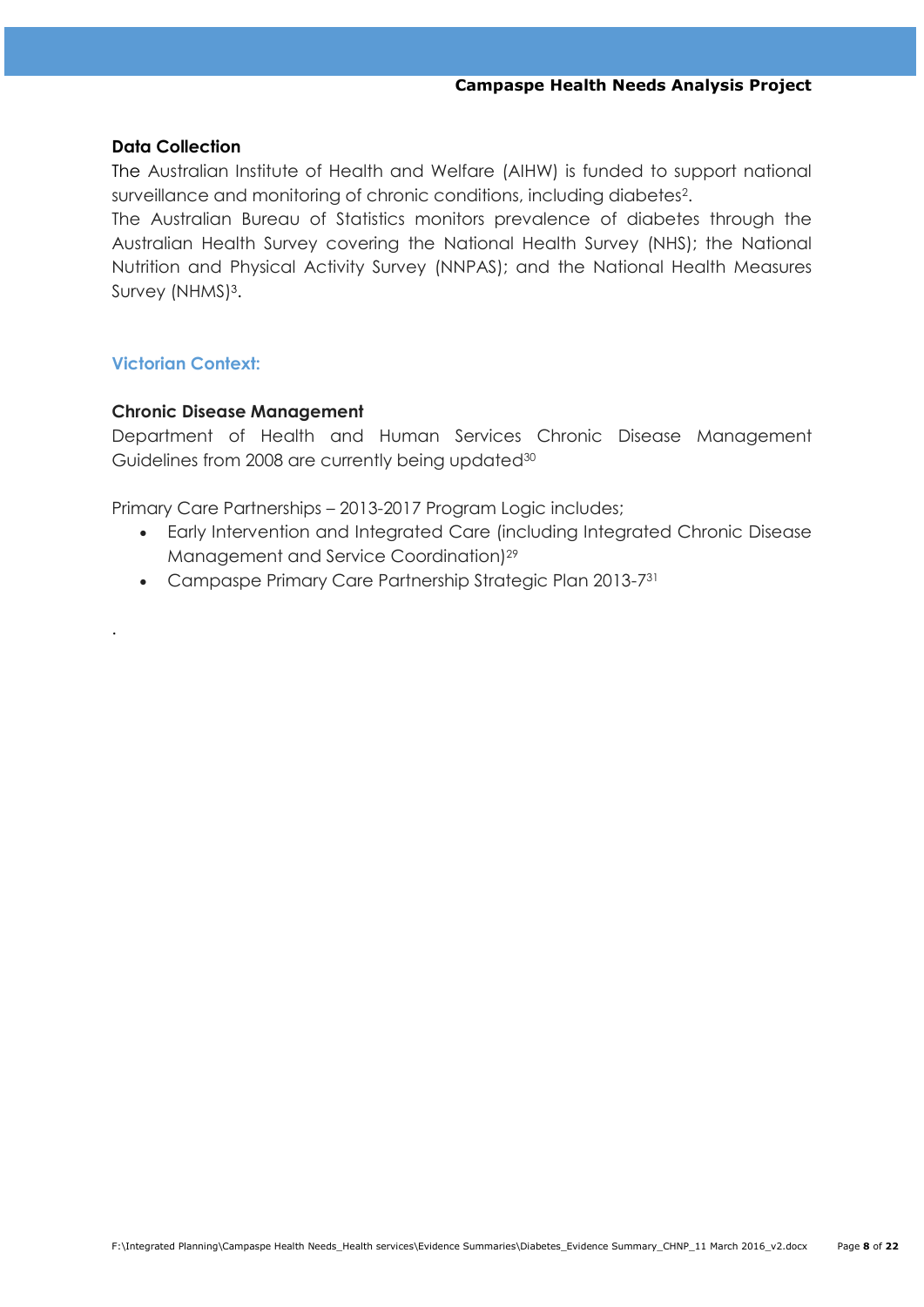# **Clinical Guidelines:**

A number of resources exist for the clinical support and pathways for diabetes types. The following is a list of the guidelines available with links provided in the references section. The evidence shows that a consistent approach to clinical care pathways for specific chronic diseases can make a real difference to outcomes<sup>47</sup>

## **All Types**

Loddon Mallee Region Pathways for Prediabetes, Type 1, Type 2 and Gestational Diabetes: Developed for the Department of Health and Human Services - Loddon Mallee Region <sup>21</sup> outlining clinical indicators, desired outcomes, and the roles of the multidisciplinary practitioners.

## **Type I**

- Type 1 diabetes in children emergency management<sup>13</sup>
- NHMRC approved National evidence based clinical care guidelines for type 1 diabetes in children, adolescents and adults 18 – these guidelines also refer to the mental health component with type I diabetes.

## **Type II**

- NHMRC approved National Evidence Based Guideline on Secondary Prevention [of Cardiovascular Disease in Type 2 Diabetes](https://www.clinicalguidelines.gov.au/portal/2502/national-evidence-based-guideline-secondary-prevention-cardiovascular-disease-type-2) <sup>12</sup> for the management of hypertension, hyperlipidemia and application of anti-thrombotic therapy.
- NHMRC approved National Evidence-Based Guideline on Prevention, Identification and Management of Foot Complications in Diabetes<sup>20</sup>
- General Practice Clinical Guidelines of Type 2 Diabetes (a joint initiative between RACGP and Diabetes Australia)<sup>6</sup>
- The Chronic Care Model<sup>9</sup> has been acknowledged a tool to identify fundamental elements of a healthcare system that supports high quality care to those with chronic disease such as diabetes 8, 21
- Type 2 diabetes kidney disease; prevention and management <sup>14</sup> and kidney function assessment <sup>15</sup>
- NHMRC approved Guidelines for the Management of Absolute Cardiovascular Disease Risk
- Campaspe Type 2 Diabetes Consumer Information/Education Guidelines Package – 2011

## **Type I & II**

- Dietary Management in Diabetes 16
- Peri-Operative Diabetes Management Guidelines<sup>19</sup>
- Medicare Annual Cycle of Care Guidelines, reflecting the minimum standard of care for patients with type I and II diabetes<sup>21</sup>
- Guidelines for Managing Diabetes at the End of Life <sup>44</sup>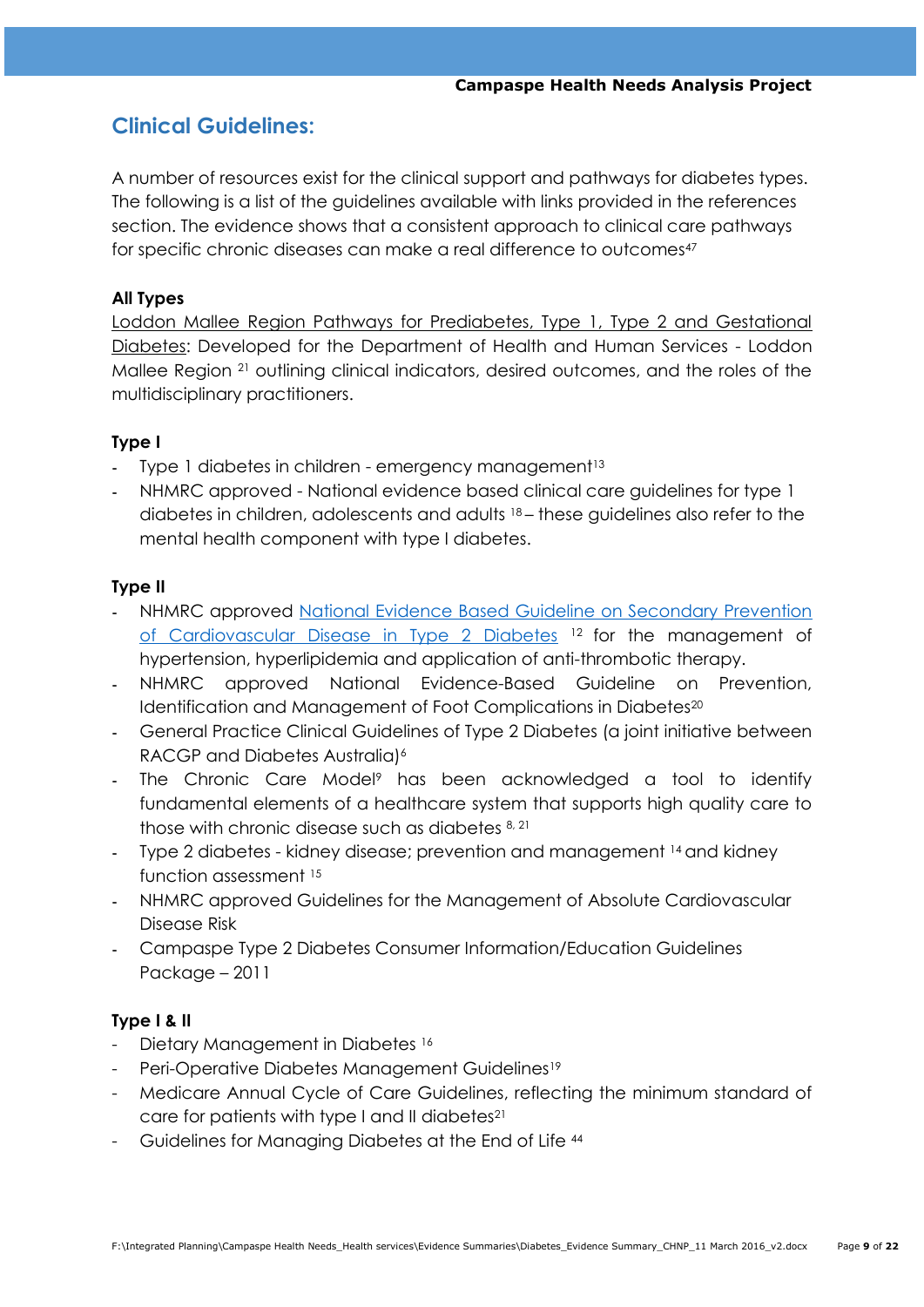### **Gestational Diabetes Mellitus**

- ADIPS Consensus Guidelines for the Testing and Diagnosis of Hyperglycaemia in Pregnancy in Australia and New Zealand <sup>23</sup>
- The Australasian Diabetes in Pregnancy Society consensus guidelines for the management of type 1 and type 2 diabetes in relation to pregnancy  $24$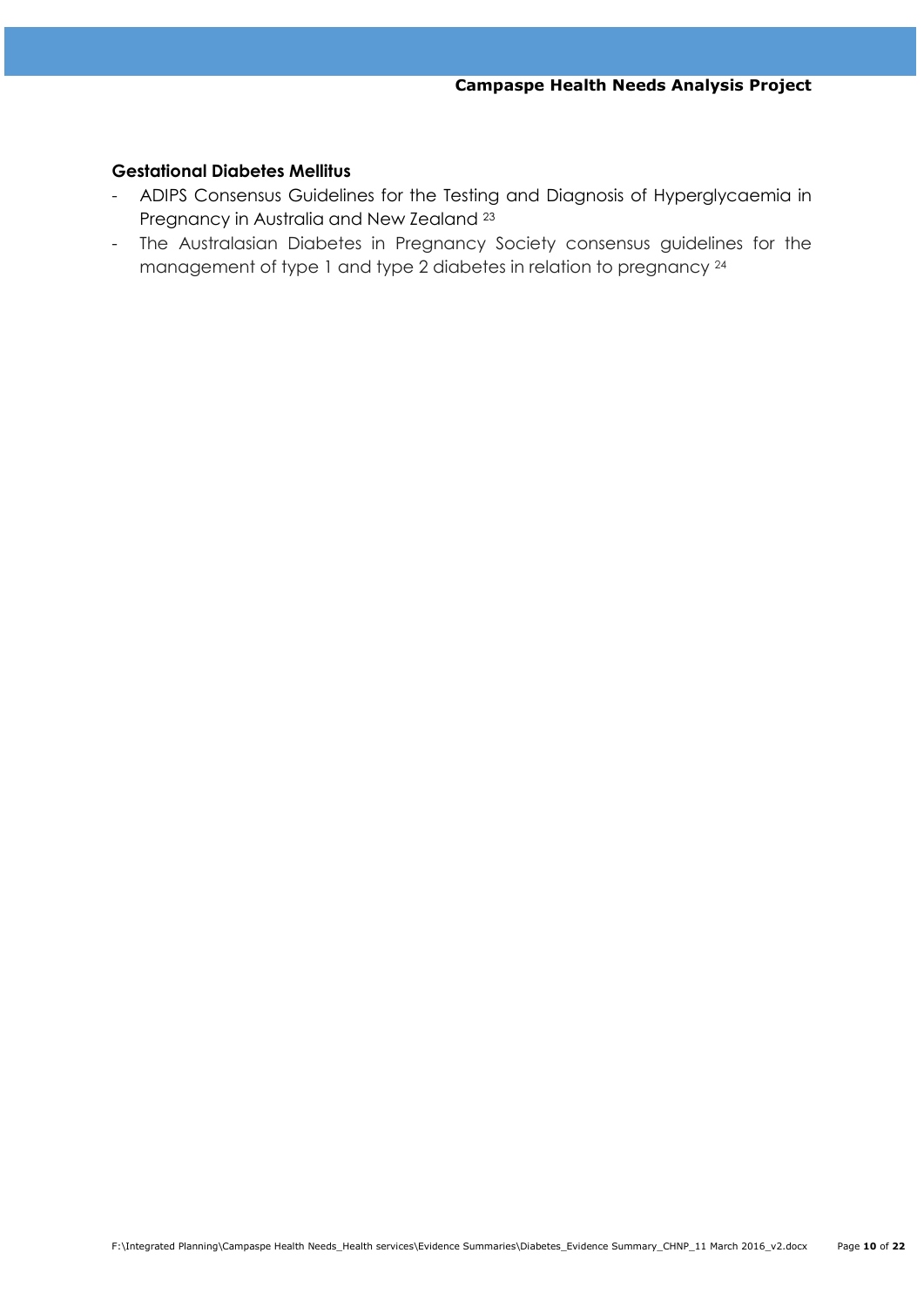# **Evidence based strategies/ Intervention evidence:**

### **Systematic reviews and meta-analysis**

Best-practice, high-quality diabetes care is best achieved when health care professionals work seamlessly and in partnership across primary health, community and specialist care services with direct consumer (the person with diabetes) – Primary Health Networks have been identified at a national level to support service coordination<sup>4</sup>. The role of the Service Coordination Framework<sup>22</sup> in supporting this work is acknowledged in ensuring that the person with diabetes, or those at risk of developing diabetes maximise their opportunities for accessing the services, prevent complications or disease progression and achieve their goals<sup>21</sup>.

#### **The Australian National Diabetes Strategy<sup>4</sup> lists the following areas;**

#### **For Health Promotion and Primary Interventions**

- Reduce modifiable risk factors in the general population
- Develop and implement community-wide, culturally relevant awareness programmes to address the priority group of Aboriginal and Torres Strait Islander peoples
- Develop and implement strategies that acknowledge the priority groups culturally and linguistically diverse communities (CALD),older Australians, rural and remote communities and mental health consumers
- Make preschool, school and child care diabetes safe environments

#### **For Secondary Interventions**

- Identify high-risk individuals and consider effective, evidence-based interventions
- Promote awareness and earlier detection of both Type 1 diabetes and Type 2 diabetes
- Expand consumer engagement and self-management

#### **For Tertiary Interventions**

- Develop and implement quality improvement processes
	- o an example of a quality strategy would be the uptake of the Patient Administered Assessment of Chronic Illness Care (PACIC) audit tool that Campaspe PCP is reporting on in 2016 to DHHS
	- o an example would be the National Association of Diabetes Centres45, that is being undertaken by the Hume Region, known as the "Hume Diabetes Service Improvement Collaborative"
- Use information and communication technology
- Improve workforce capacity
- Provide mental health care for people with diabetes, with regular monitoring
- Improve affordable access to medicines and devices
- Improve funding mechanisms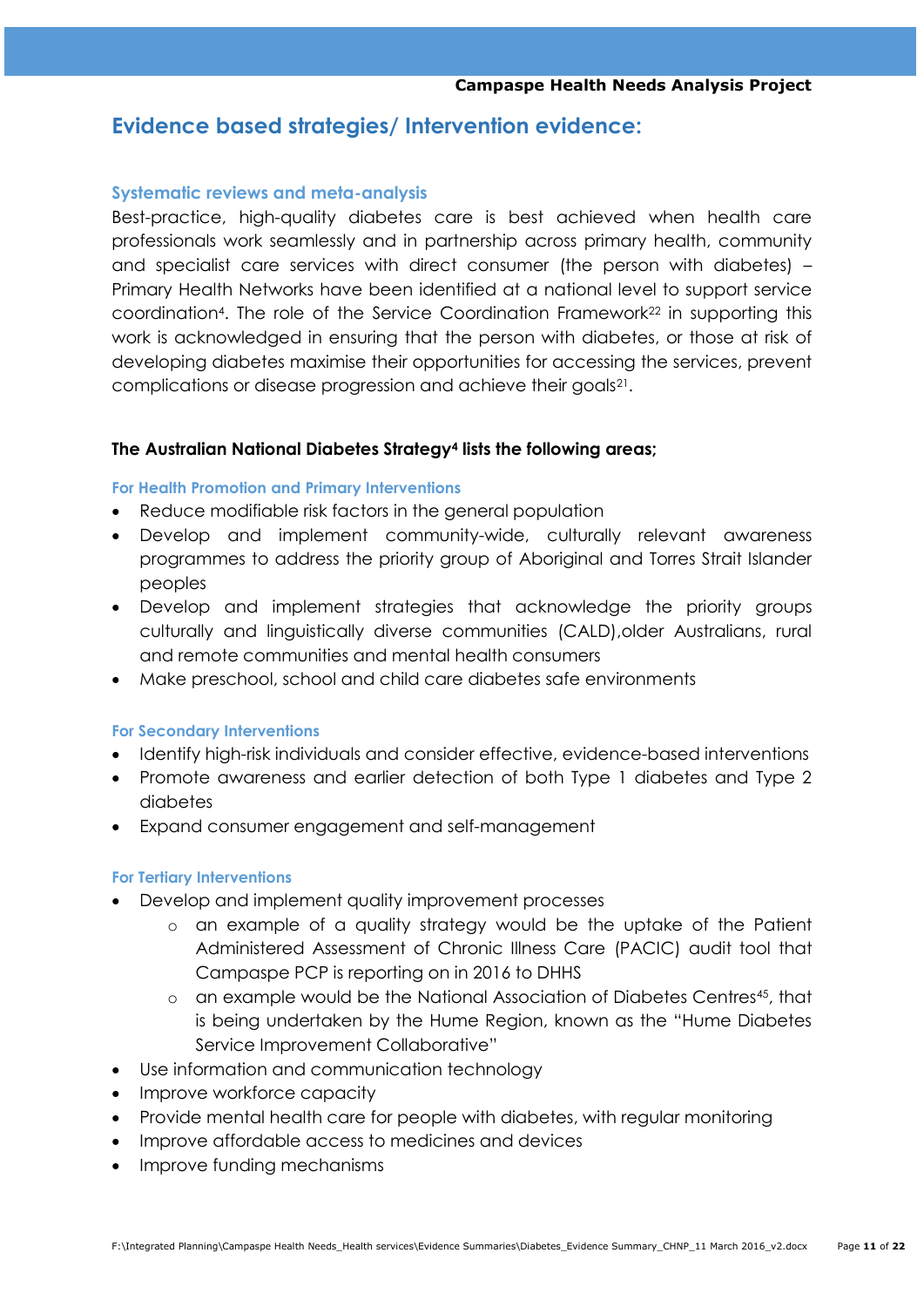- Develop nationally agreed clinical guidelines, local care pathways and complications prevention programmes
- Strengthen and expand transition from child to adult services
- Provide high-quality hospital care
- Develop a national research agenda / Improve and expand data linkage and facilitate ease of access

**WORKSHOP DISCUSSION:** Screening and Early identification; Chronic Disease management approaches

## **Known Diabetes - Type I and/or Type II**

#### **Secondary Interventions**

- Acknowledging that consumers with low health literacy standards are at greater risk for poor diabetes outcomes<sup>7, 39</sup>, and higher risk of hospital admissions <sup>39</sup>. It impacts on their ability to manage their health, and is a problem estimated to effect 60% of Australians <sup>39</sup>. A patient centred approach is recommended<sup>6</sup>.
- The clinical culture must support patient engagement to support shared decision making 39.
- Embedding health literacy into systems, ensuring effective communication and integrating health literacy into health promotion activity are some objectives <sup>40</sup> . Specific strategies are available in the National Statement on Health Literacy<sup>40</sup>.
- Brief interventions to bring about behaviour change<sup>1</sup>
- Collaborative multidisciplinary teams are best suited to provide diabetes care and facilitate patient self-management<sup>6</sup> – as supported in the regional pathways and Medicare structures <sup>21</sup>
- Self-management; The DESMOND Program is a specialised education program that appears effective for patients newly diagnosed with type 2 diabetes in providing weight loss and smoking cessation and with positive improvements in beliefs about illness. It appears to be cost effective however is currently only available in Western Australia<sup>6</sup>
- Several studies suggest that optimal use of clinical information systems (recall systems) improve diabetes care <sup>6</sup>
- The Problem Area in Diabetes tool is a psychometrically sound tool for detecting diabetes related stress 6, 21 .
- Self-management opportunities be explored to develop self-efficacy and problem solving to deal with issues, symptoms and treatment with the application of lifestyle changes <sup>21</sup>
- Adults being assessed for cardiovascular risk should also be assessed for depression and other psychosocial factors <sup>25</sup>
- Case Conferencing chronic disease management demonstrating multidisciplinary practice <sup>34</sup>
- Use of Telehealth to access specalists<sup>33</sup> studies show that it can improve clinical outcomes for people with diabetes and reduce costs/barriers to treatment 36, 37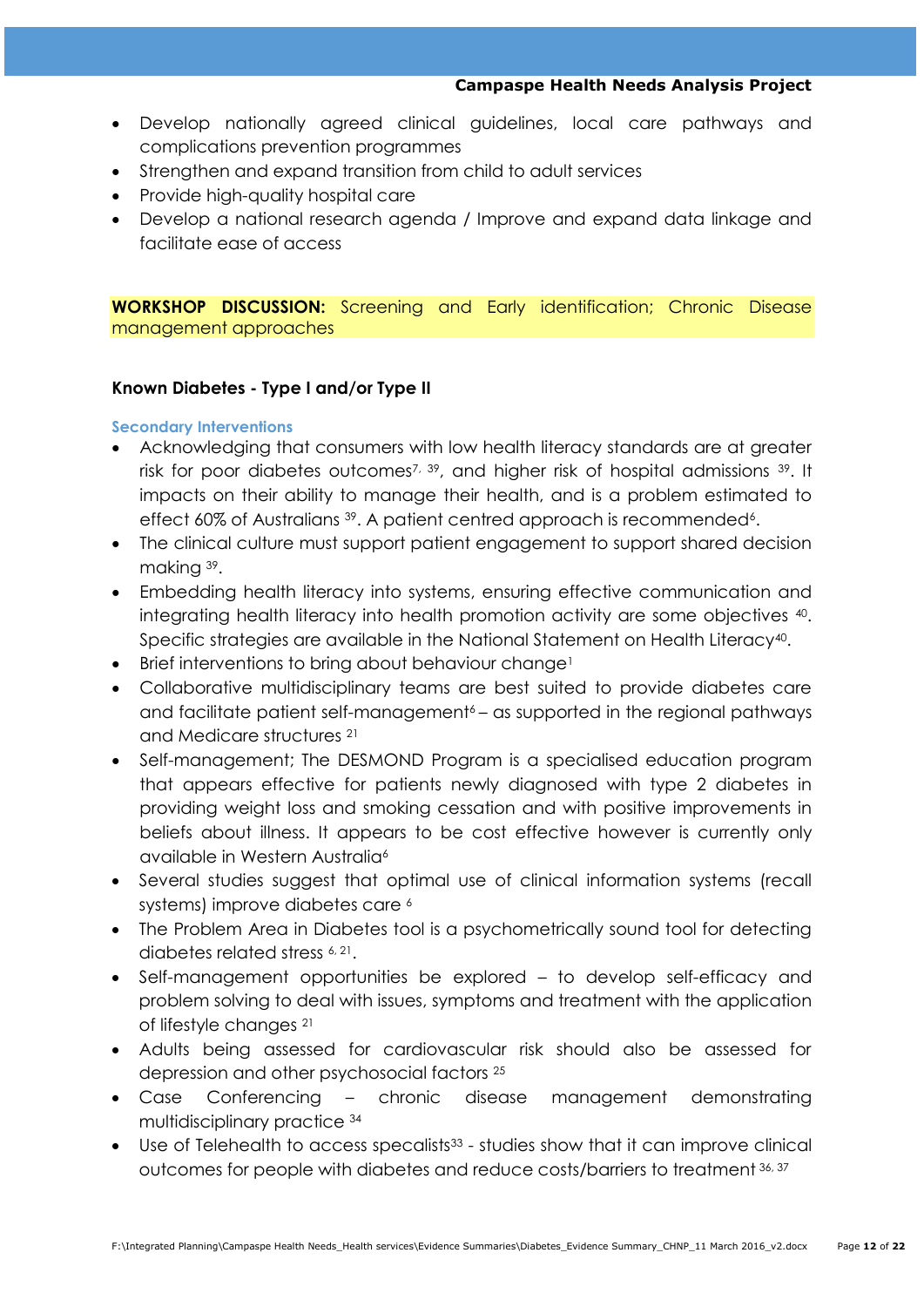**WORKSHOP DISCUSSION:** What impact is health literacy having for service priovision; What IT developments might assist with recall and communications systems; telehealth

## **Diabetes Complications**

- Regular assessment, monitoring of pathology and effective treatments are important in preventing complications, costs, hospital admissions, mortality <sup>27</sup>
- Treatment and assessment in the Aboriginal and Torres Strait Islander community to reduce kidney failure, which the population experiences high rates of morbidity of <sup>27</sup>
- Diabetes-related lower limb amputation hospital admissions 18 years and over National Health Variation Report shows that public and private hospitals and primary health networks need to adopt risk-stratified levels of support for managing diabetes care, including earlier diagnosis and intervention <sup>39</sup> .
- Access to specialists who are central to the shared management of care for many such patients and have a critical role in assessment, complex care planning and consultancy support and advice to patients and their primary health care teams <sup>46</sup>
- Improving access to palliative care services 46
- Use of Guidelines that inform end-of-life care 44
- Advance Care Planning

#### **Pre-Diabetes**

- Adults with prediabetes or diabetes can be strongly advised that the health benefits of modest weight loss include prevention, delayed progression or improved control of type 2 diabetes and reduces cardiovascular risk factors <sup>41</sup>
- Self-management; L!FE Programs are offered to consumers to rate "high" on the AUSDRISK tool. Offered by a telephone coaching service, or group sessions, it aims to reduce the risk of developing type II diabetes and cardiovascular disease<sup>6</sup>
- Multiple studies have validated the Australian type 2 diabetes risk assessment tool (AUSDRISK) 10, a screening tool that can be completed by a health professional or by a patient aged 40 years and over, or from 18 years of age for ATSI people. Those\* with "high" scoring results to access a Medicare funded risk evaluation by their General Practitioner. It is not suitable for the general population<sup>21</sup> \*those that are aged 40-49 years, or ATSI 15-54 years of age.
- Lifestyle modifications that focus on increased physical activity, dietary change and weight loss should be offered to all individuals at high risk of developing type 2 diabetes (this includes structured programs)<sup>6</sup> and efforts be recognised to reduce further risk of complications through secondary prevention <sup>27</sup>
- Primary preventions through the promotion of healthy lifestyle (intensive exercise) and diet and/or medication plays an important role in reducing risk of developing diabetes 27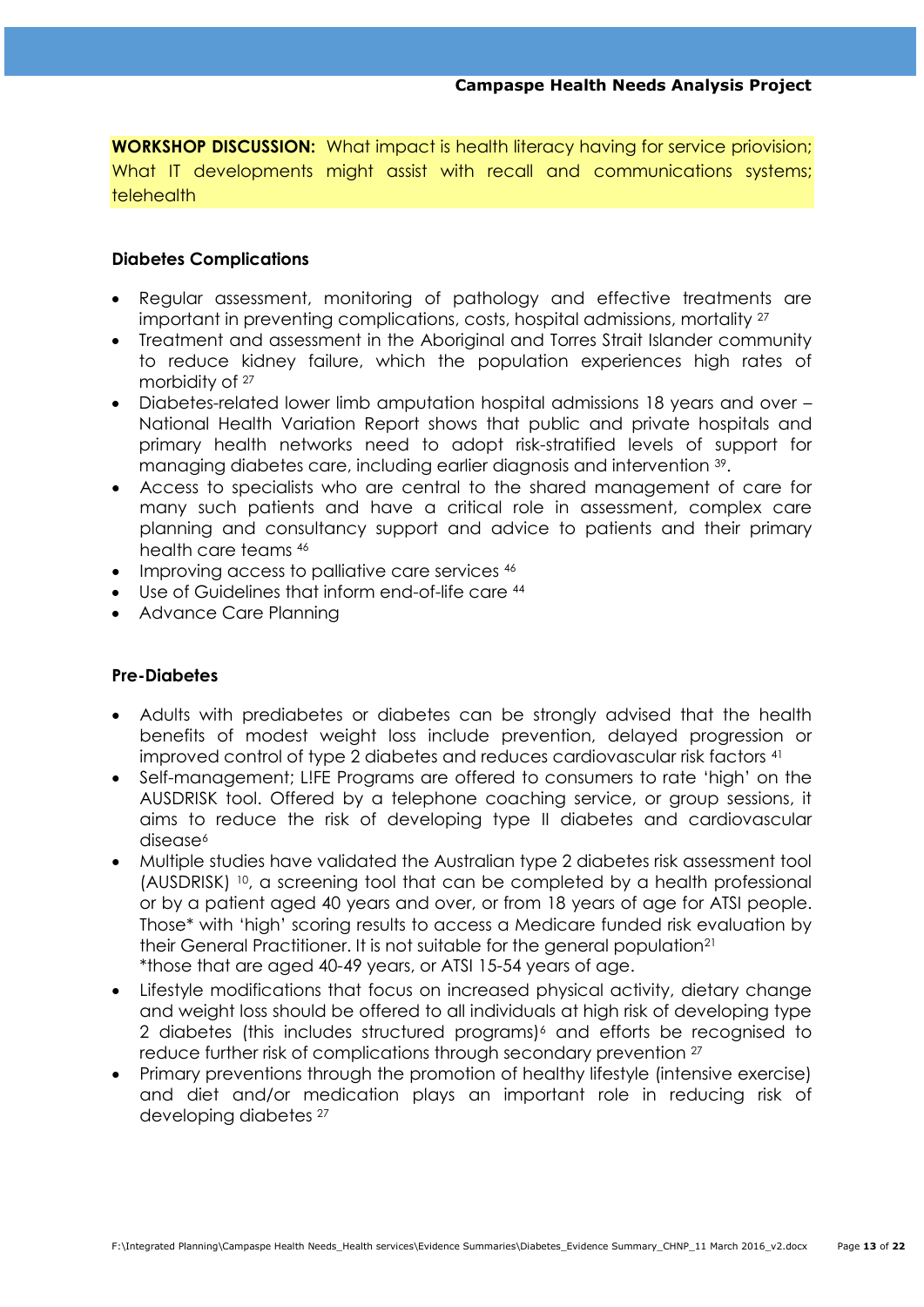**LOCAL CONTEXT:** Lifestyle Modification courses and Life! Programs are supported by Kyabram District Health, Rochester and Elmore District Health, Goulburn Valley Health Rushworth and Echuca Moama Family Medical Practice.

#### **Undiagnosed Diabetes**

It is severely under-detected and therefore underreported - the ability for treatment to be in place is delayed to prevent complications  $28, 27$ 

**LOCAL CONTEXT:** The statewide WorkHealth program was a priority activity for Echuca Regional Health and Kyabram District Health Services from 2009-2012 however the government ceased the funding for this initiative. Some ad hoc screening still occurs but not on a consistent basis.

#### **Gestational**

- Diagnostic thresholds have been well identified with universal testing in all pregnancies <sup>43</sup>
- Lifestyle (diet, exercise) strategies and pharmacotherapy informs treatment <sup>43</sup>
- Research is required in the areas of early diagnosis, long term follow up <sup>43</sup>

**LOCAL CONTEXT:** Is universal gestational testing occurring? What are the Campaspe stats?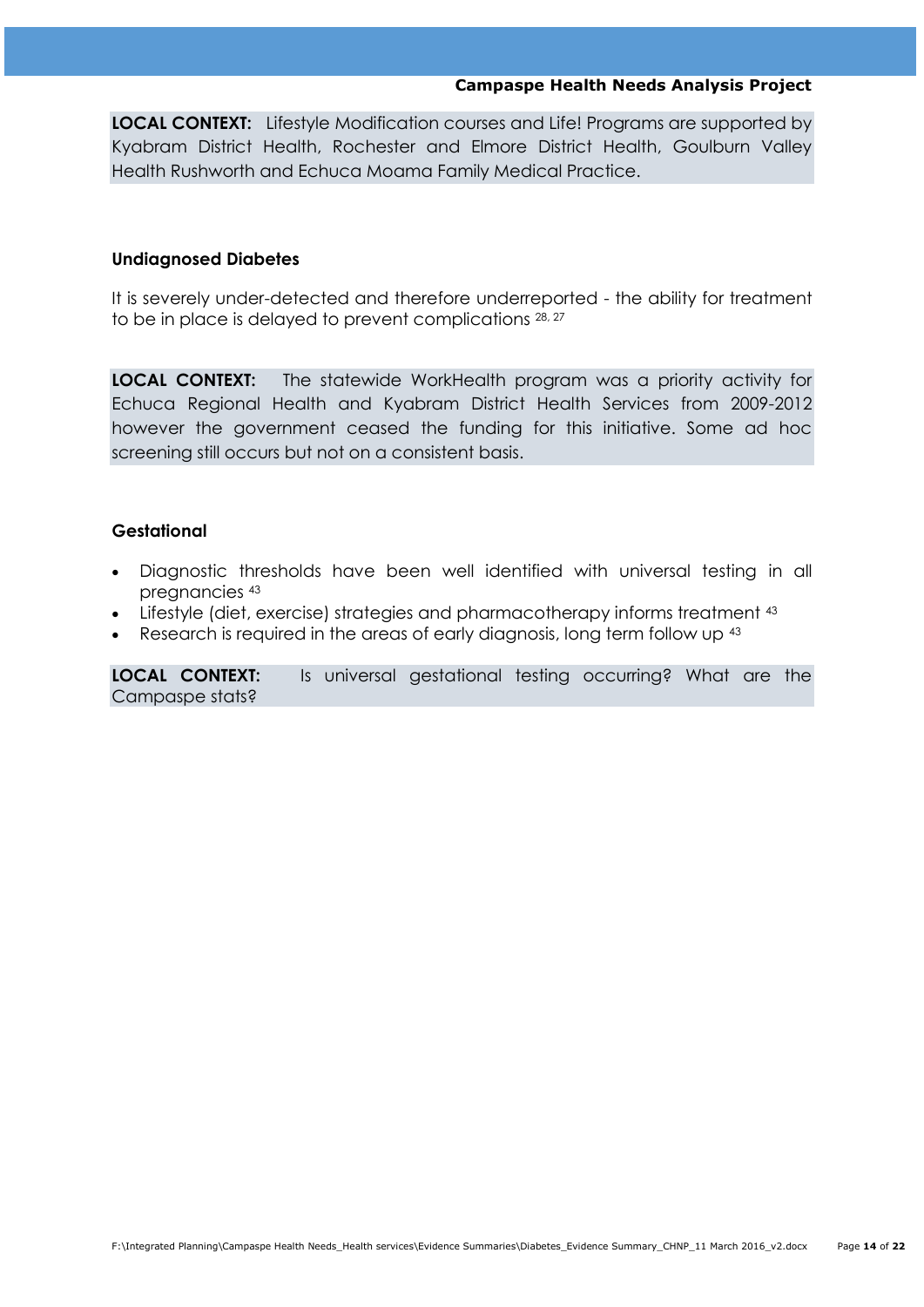# **Programs and Services:**

**LOCAL CONTEXT:** GP Chronic disease MBS data for 2014-2015 indicates that;

- 5,367 patients had a GP Management Plan (item 721), and of those patients, 3,852 had a GPMP review (item 732);
- 3,340 patients had a Team Care Arrangement (item 723) utilising 5,678 visits to Allied Health as follows -
	- 3 dietetics service providers providing service to 356 patients accessed this MBS item (10954) under a dietitian for an average of 1.26 visits.
	- 6 physiotherapy providers 246 patients accessed this MBS item (10960) under a physiotherapist for an average of 2.4 visits.
	- 9 Chiropractors (MBS item 10964), 6 Osteopaths (MBS item 10966) and 5 Psychology (MBS item 10968) providers providing service under the Team Care Arrangements of the MBS to Campaspe patients.
	- Unknown number of Exercise Physiology or Diabetes Education providers or services (10953, 10951 not in data set).
	- 6 Multidisciplinary Case Conferences, organized and coordinated by a General Practitioner (MBS item 739) were accessed.

## **Current local service access**

## **National Association of Diabetes Centres (as of December 2015)<sup>45</sup>**

Goulburn Valley Diabetes Centre (Shepparton, Bendigo Endocrine and Diabetes Centre (St John of God, Bendigo) and other centres in Hume region were accredited as of January 2016. There is currently no Diabetes Centres in the Campaspe area.

**LOCAL CONTEXT:** Kyabram District Health Service is interested in scoping applicability to be a recognised Diabetes Centre.

## **Practitioner Support**

Currently there is a Campaspe Diabetes Network facilitated by the Campaspe PCP Service Coordination Project Manager and supported by the Early Intervention and Integrated Care Committee to encourage peer support, update of best practice and resource sharing.

In addition, diabetes educators gain professional support from;

- o Primary Care Diabetes Society of Australia
- o Australasian Diabetes in Pregnancy Society
- o Australian Diabetes Educators Association

## **LIFE! Program Group Sessions**

- Kyabram District Health Service
- Echuca Moama Family Medical Practice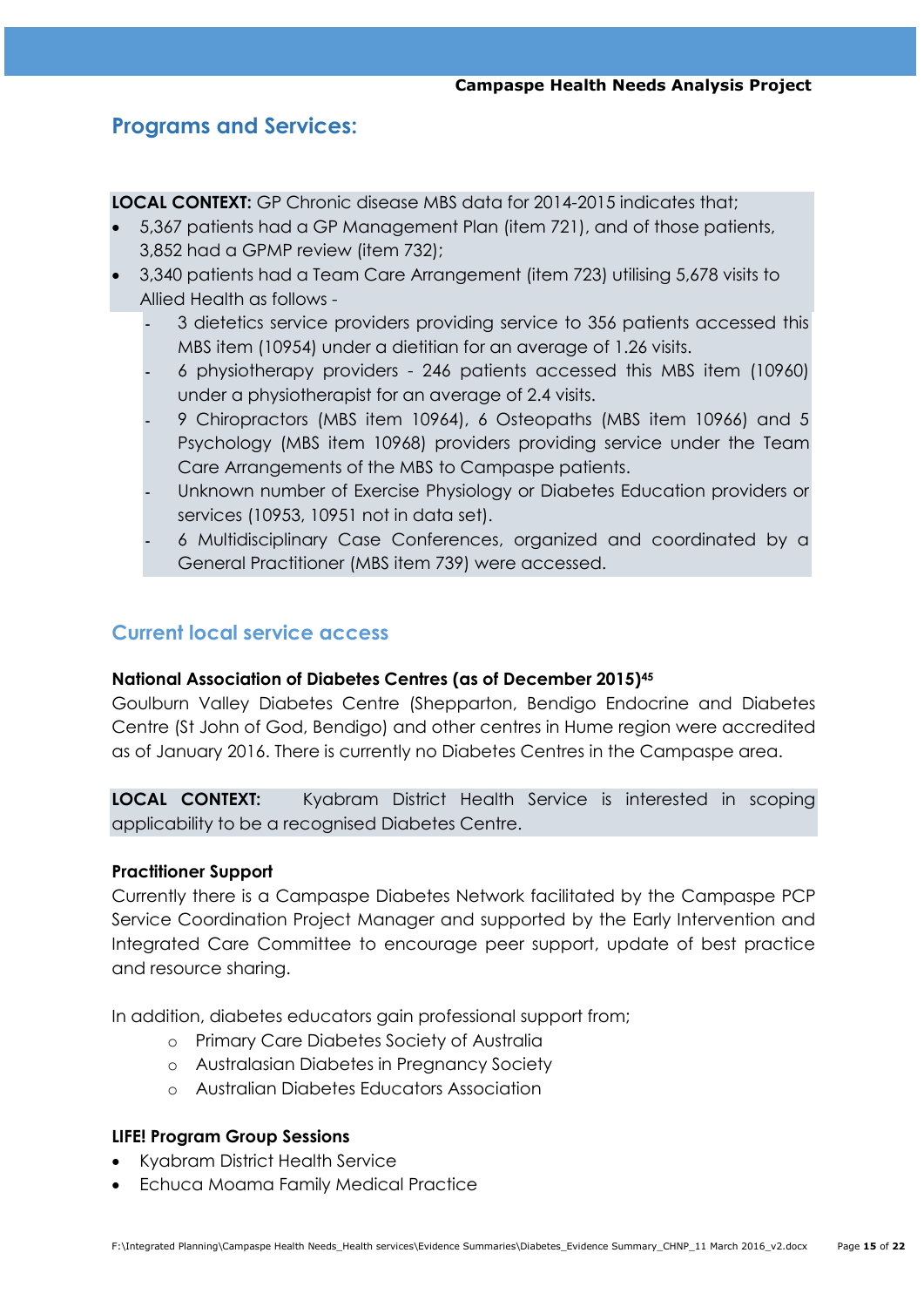- Rochester and Elmore District Health Service
- Goulburn Valley Health Waranga

**Diabetes Educators:** are employed at a number of services across the Campaspe area including

- Kyabram District Health Service ~
- Rochester and Elmore District Health Service
- Echuca Regional Health
- Rich River Health Group
- Njernda Medical Service
- Echuca Moama Family Medical Practice ~
- Rich River Health Group

~ indicates number of practitioners listed on the [Australian Diabetes Educators](http://www.adea.com.au/)  [Association \(ADEA\) website](http://www.adea.com.au/) as a Credentialled Diabetes Educator

Waiting lists/high demand for access to Diabetes Educators occurs at Kyabram District Health Service.

#### **Exercise Physiologists**

- Rochester and Elmore District Health Service
- Echuca Moama Family Medical Practice
- $-$  N8 Health  $\sim$
- Rich River Physiotherapy  $\sim$

~ indicates number of practitioners listed on the [Exercise & Sports Science](http://www.daa.asn.au/)  [Australia \(ESSA\) website](http://www.daa.asn.au/) as an Accredited Exercise Physiologist

**Dietitians** provide therapeutic nutritional advice to consumers in the community to improve and complement their health and wellbeing and are available at the following services;

- Echuca Regional Health ~
- Rich River Health Group
- Njernda Medical Service
- Echuca Moama Family Medical Practice
- Kyabram District Health Service
- Rochester and Elmore District Health Service

~ indicates number of practitioners listed on the [Dietitians Association of Australia](http://www.daa.asn.au/)  [\(DAA\) website](http://www.daa.asn.au/) as an Accredited Practising Dietitian.

#### **Podiatry**

HACC funded Podiatrists provide diabetic foot care education and are employed with

- Echuca Regional Health
- Kyabram District Health Service
- Rochester and Elmore District Health Service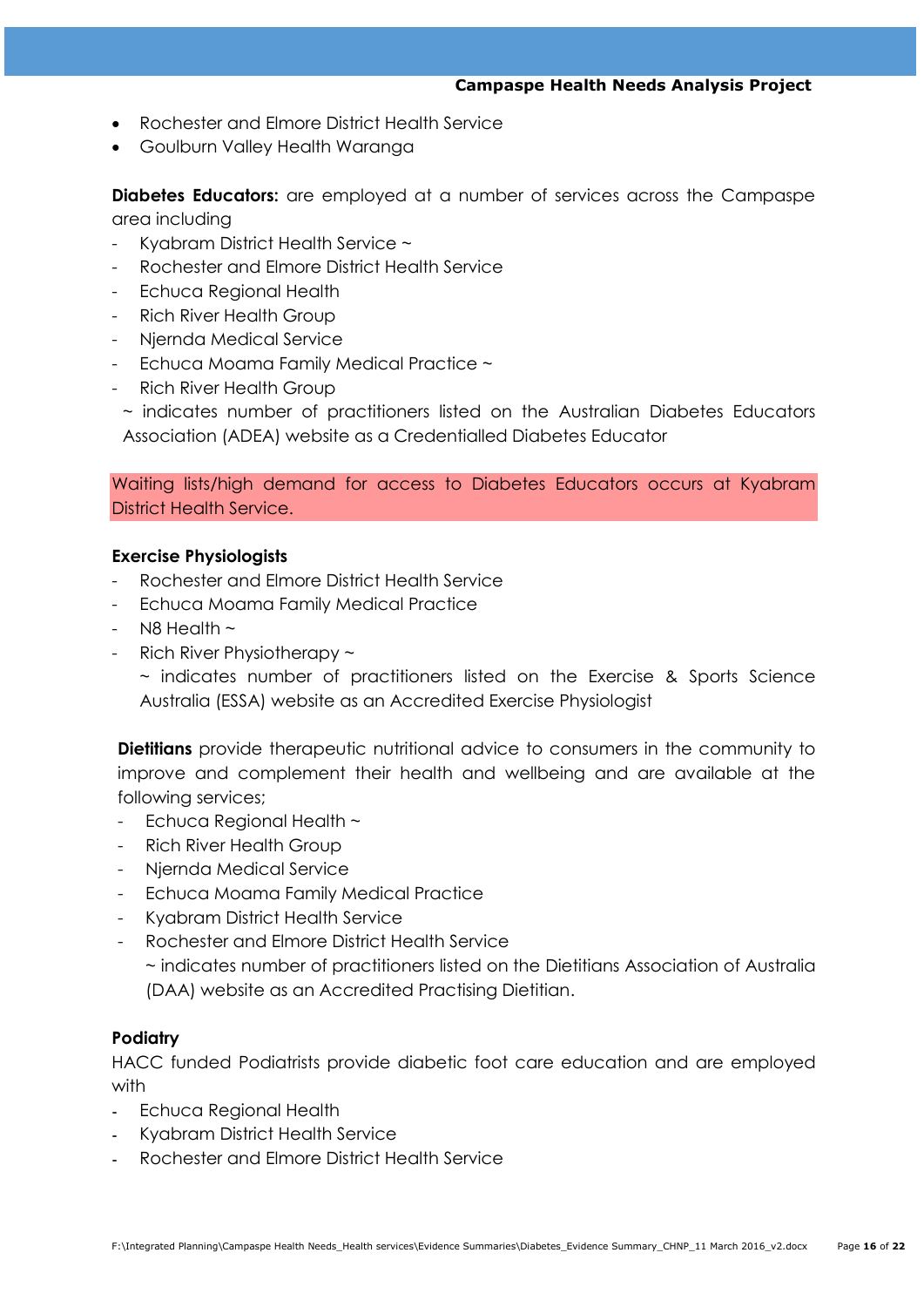**LOCAL CONTEXT:** Nine podiatrists are providing service to the Campaspe catchment through the Chronic Disease Management MBS item number 10962. 1,352 patients access this item with an average of 2.8 visits (therefore 3,795 visits in the Campaspe catchment for the 2014-2015 year) to a podiatrist per patient.

## **Optometry**

Private optometry services exist in Echuca and Kyabram.

Campaspe PCP supports local service listings for each township area in Campaspe mapped against the LMR Diabetes Pathways to assist with service access.

## **Specialist Services**

## **Endocrinologists or Diabetologist**

Echuca Regional Health has a visiting Endocrinologist who also undertakes telehealth consulting for Kyabram District Health Services.

## **Cardiology**

Echuca Regional Health has a visiting Cardiologist.

## **Dialysis**

Dialysis is available at Echuca Regional Health and Kyabram District Health Service.

## **Telehealth ability^ to use with Endocrinologists/Specialists at;**

- Kyabram District Health Service \*
- Rochester and Elmore District Health Services \*
- Echuca Regional Health \*
- Rich River Health Group \*
- Njernda Medical Service \*
- Echuca Moama Family Medical Practice ^^
- Rich River Health Group \*
- Echuca Medical Practice \*
- Kyabram Regional Clinic
- Scope (Kyabram) Medical \*
- Rochester Medical \*
- Campaspe Medical \*
	- \* demarks "unknown"

^ indicates number of practitioners listed on the Australian College of Rural and Remote Medical Telehealth Provider Directory <sup>35</sup>

## **Peer Support Programs**:

Neighbouring regional programs for peer support occur

- o Goulburn Valley Type 1 Support Group
- o Bendigo type 1 support
- o Bendigo Diabetes Support Group (Bendigo Community Health Services)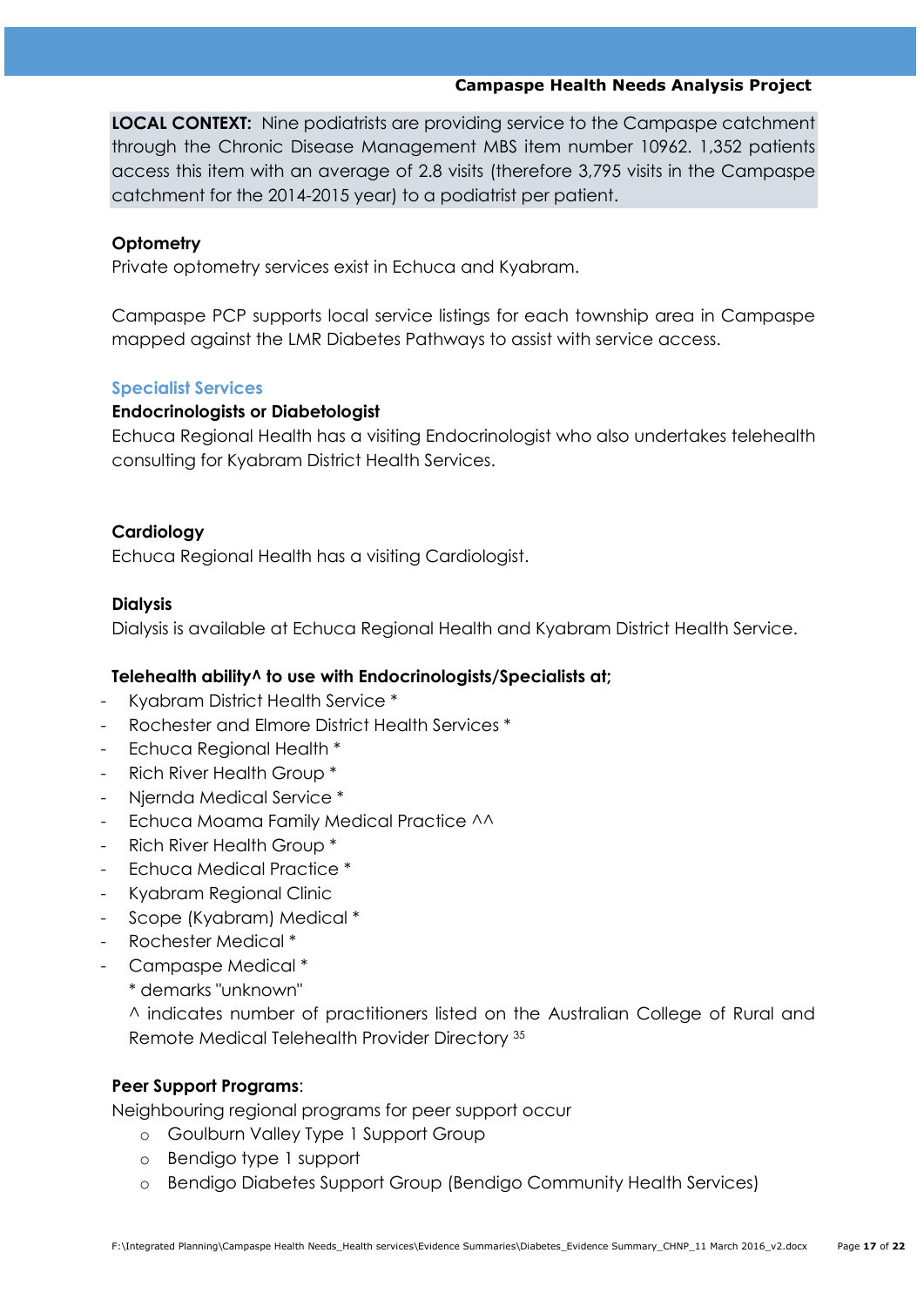- o Cohuna Diabetes Support Group
- o Shepparton Diabetes Support Group<sup>38</sup>

**WORKSHOP DISCUSSION:** What gaps in service availability can and should be addressed?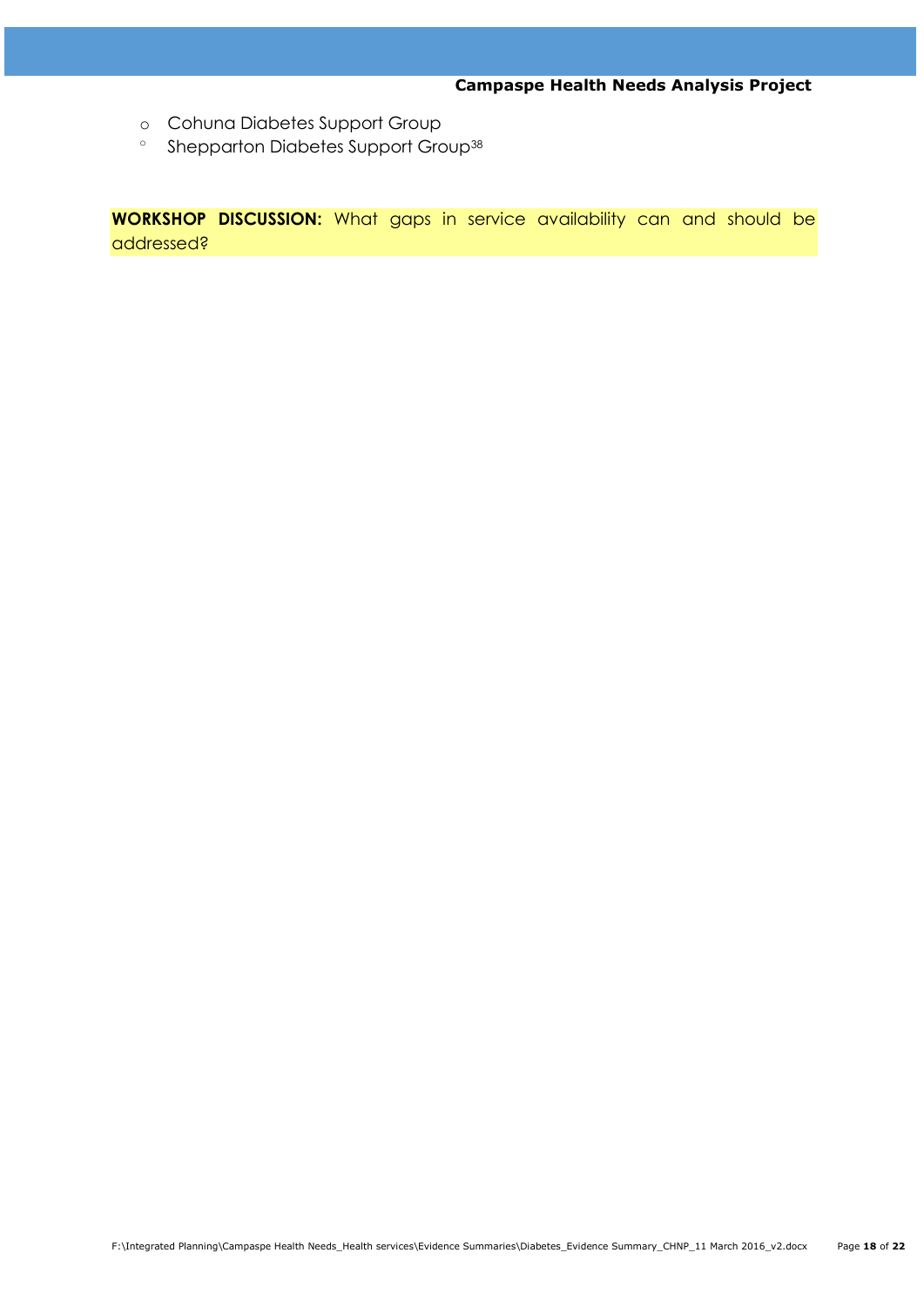# **References:**

- 1. Swan, A., Sciacchitano, L., & Berends, L. (2008). Alcohol and other drug brief intervention in primary care. Fitzroy, Victoria: Turning Point Alcohol and Drug Centre.
- 2. Australian Government, Department of Health, 2015. Diabetes. Accessed online at <http://www.health.gov.au/internet/main/publishing.nsf/Content/chronic-diabetes#tre>
- 3. Australian Bureau of Statistics, 2013. ABOUT THE NATIONAL HEALTH MEASURES SURVEY. Accessed online at <http://www.abs.gov.au/ausstats/abs@.nsf/Lookup/4364.0.55.005Chapter1102011-12>
- 4. Commonwealth of Australia Department of Health, 2015. Australian National Diabetes Strategy 2016–2020. Accessed online at [http://www.health.gov.au/internet/main/publishing.nsf/Content/3AF935DA210DA043CA2](http://www.health.gov.au/internet/main/publishing.nsf/Content/3AF935DA210DA043CA257EFB000D0C03/$File/Australian%20National%20Diabetes%20Strategy%202016-2020.pdf) [57EFB000D0C03/\\$File/Australian%20National%20Diabetes%20Strategy%202016-2020.pdf](http://www.health.gov.au/internet/main/publishing.nsf/Content/3AF935DA210DA043CA257EFB000D0C03/$File/Australian%20National%20Diabetes%20Strategy%202016-2020.pdf)
- 5. JDRF, 2015. Insulin Pump Grants. Accessed online at [http://www.jdrf.org.au/type-1](http://www.jdrf.org.au/type-1-diabetes/insulin-pump-program-information) [diabetes/insulin-pump-program-information](http://www.jdrf.org.au/type-1-diabetes/insulin-pump-program-information)
- 6. Royal College of General Practice, 2014. General practice management of type 2 diabetes <http://www.racgp.org.au/your-practice/guidelines/diabetes/>
- 7. Cavanaugh K, Wallston KA, Gebretsadik T, et al. Addressing literacy and numeracy to improve diabetes care: two randomized controlled trials. Diabetes Care 2009;32:2149–55.
- 8. Stellefson M, Dipnarine K, Stopka C. The chronic care model and diabetes management in US primary care settings: a systematic review. Preventing Chronic Disease 2013;10:201321 DOI:<http://dx.doi.org/10.5888/pcd10.120180>
- 9. Barr, V, Robinson, S, Marin-Link, B, Underhill, L, Dotts, A, Ravensdale, D, & Salivaras, S, (2003), The expanded chronic care model: an integration of concepts and strategies from population health promotion and the chronic care model, *Hospital Quarterly,* 7 (1), p. 73-82
- 10. Chen L, Magliano DJ, Balkau B, et al. AUSDRISK: an Australian Type 2 Diabetes Risk Assessment Tool based on demographic, lifestyle and simple anthropometric measures. Med J Aust 2010;192:197–202
- 11. Australian Government, Department of Health, 2014. Australian type 2 diabetes risk assessment tool (AUSDRISK).

<http://www.health.gov.au/internet/main/publishing.nsf/Content/chronic-diab-prev-aus>

- 12. Baker IDI Heart and Diabetes Institute, 2016. [National Evidence Based Guideline on](https://www.clinicalguidelines.gov.au/portal/2502/national-evidence-based-guideline-secondary-prevention-cardiovascular-disease-type-2)  [Secondary Prevention of Cardiovascular Disease in Type 2 Diabetes.](https://www.clinicalguidelines.gov.au/portal/2502/national-evidence-based-guideline-secondary-prevention-cardiovascular-disease-type-2) Accessed online at <http://t2dgr.bakeridi.edu.au/LinkClick.aspx?fileticket=cfrGyvrHKxU%3d&tabid=172>
- 13. Siafarikas, A. & O"Connell, S. 2010. Type 1 diabetes in Children Emergency management. Australian Family Physician, Vol. 39, No. 5, Accessed online at <http://www.racgp.org.au/download/documents/AFP/2010/May/201005siafarikas.pdf>
- 14. Chadban S, Howell M, Twigg S, Thomas M, Jerums G, Cass A, Campbell D, Nicholls K, Tong A, Mangos G, Stack A, MacIsaac RJ, Girgis S, Colagiuri R, Colagiuri S, Craig J, 2010. Prevention and management of chronic kidney disease in type 2 diabetes. Nephrology. Vol 15, no S162–S194. Accessed online at [http://www.cari.org.au/CKD/CKD%20diabetes%20type%202/Prevention\\_management\\_C](http://www.cari.org.au/CKD/CKD%20diabetes%20type%202/Prevention_management_CKD_DM_type_2.pdf) [KD\\_DM\\_type\\_2.pdf](http://www.cari.org.au/CKD/CKD%20diabetes%20type%202/Prevention_management_CKD_DM_type_2.pdf)
- 15. Chadban S, Howell M, Twigg S, Thomas M, Jerums G, Cass A, Campbell D, Nicholls K, Tong A, Mangos G, Stack A, MacIsaac RJ, Girgis S, Colagiuri R, Colagiuri S, Craig J, 2010. Assessment of kidney function in type 2 diabetes. Nephrology. Vol 15, noS146-S161. Accessed online at [http://www.cari.org.au/CKD/CKD%20diabetes%20type%202/Assessment\\_of\\_kidney\\_funct](http://www.cari.org.au/CKD/CKD%20diabetes%20type%202/Assessment_of_kidney_function_DM_type_2.pdf) [ion\\_DM\\_type\\_2.pdf](http://www.cari.org.au/CKD/CKD%20diabetes%20type%202/Assessment_of_kidney_function_DM_type_2.pdf)
- 16. Barclay A., Gilbertson H., Marsh K. & Smart, C. 2010. Dietary management in diabetes. Australian Family Physician, vol 39, no 8. Accessed online at <http://www.racgp.org.au/download/documents/AFP/2010/August/201008barclay.pdf>
- 17. MacIsaac, R, Cheung, A. & Jerums, G. 2010. Type 2 diabetes controlling hyperglycaemia with early insulin use. Australian Family Physician, vol 39, no 8. Accessed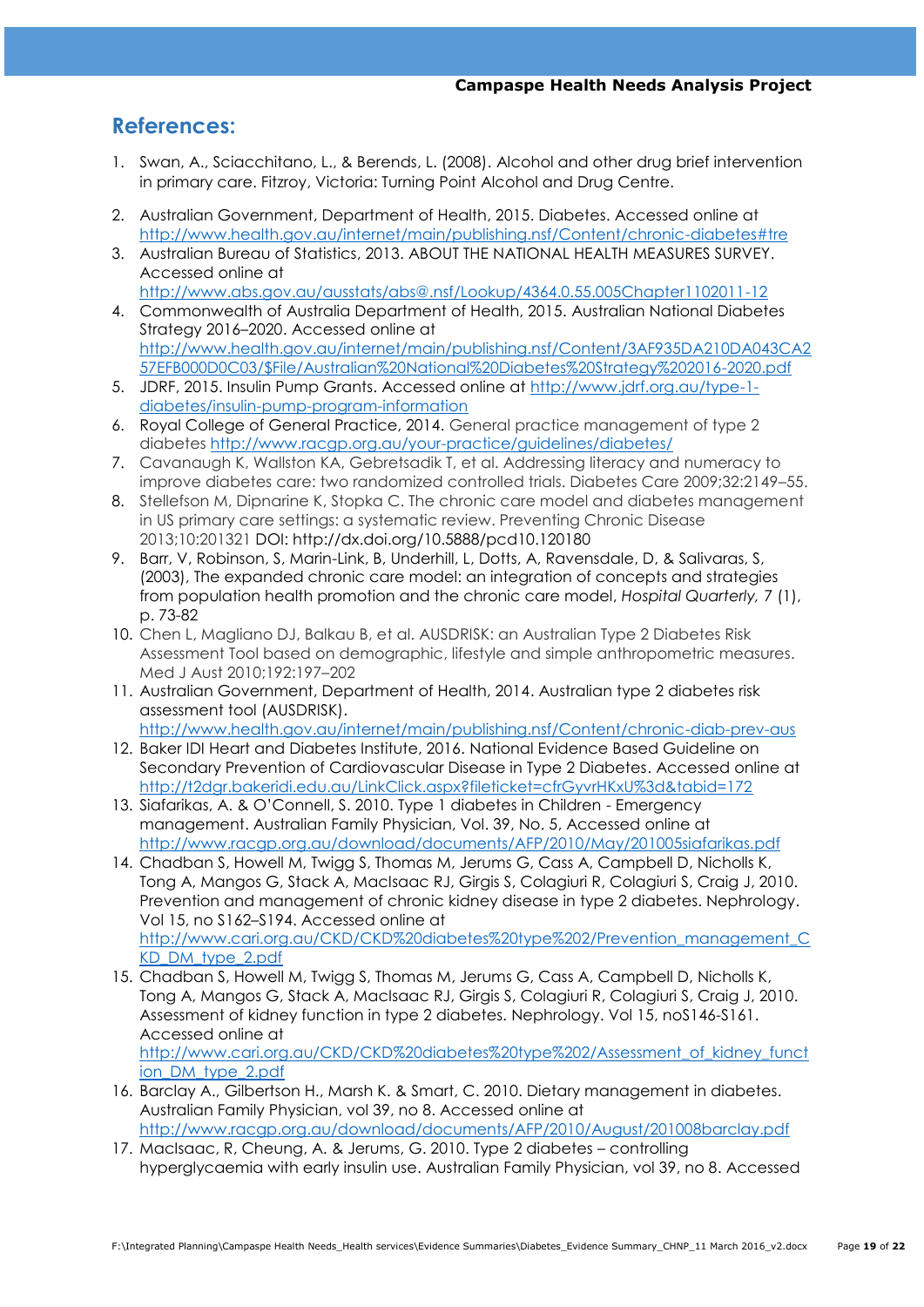online at

<http://www.racgp.org.au/download/documents/AFP/2010/August/201008macisaac.pdf>

- 18. Craig ME, Twigg SM, Donaghue KC, Cheung NW, Cameron FJ, Conn J, Jenkins AJ, Silink M, for the Australian Type 1 Diabetes Guidelines Expert Advisory Group. 2011. National evidence‐based clinical care guidelines for type 1 diabetes in children, adolescents and adults, Australian Government Department of Health and Ageing: Canberra. Accessed online at<http://www.apeg.org.au/Portals/0/guidelines1.pdf>
- 19. AUSTRALIAN DIABETES SOCIETY, 2012. PERI‐OPERATIVE DIABETES MANAGEMENT GUIDELINES. Accessed online at [https://diabetessociety.com.au/documents/PerioperativeDiabetesManagementGuidelin](https://diabetessociety.com.au/documents/PerioperativeDiabetesManagementGuidelinesFINALCleanJuly2012.pdf) [esFINALCleanJuly2012.pdf](https://diabetessociety.com.au/documents/PerioperativeDiabetesManagementGuidelinesFINALCleanJuly2012.pdf)
- 20. Baker IDI Heart and Diabetes Institute, 2011.National Evidence-Based Guideline on Prevention, Identification and Management of Foot Complications in Diabetes (Part of the Guidelines on Management of Type 2 Diabetes). Melbourne: Australia. Accessed online at

[https://www.nhmrc.gov.au/\\_files\\_nhmrc/publications/attachments/diabetes\\_foot\\_full\\_gu](https://www.nhmrc.gov.au/_files_nhmrc/publications/attachments/diabetes_foot_full_guideline_23062011.pdf) [ideline\\_23062011.pdf](https://www.nhmrc.gov.au/_files_nhmrc/publications/attachments/diabetes_foot_full_guideline_23062011.pdf)

- 21. Collaborative Health Education and Research Centre (CHERC), 2015. Pathways for Prediabetes, Type 1, Type 2 and Gestational Diabetes: Developed for the Department of Health and Human Services - Loddon Mallee Region. Accessed online at <http://www.adma.org.au/search.html?searchword=loddon%20mallee&searchphrase=all>
- 22. Primary Care Partnerships (2012) Victorian Service Coordination Practice Manual 2012. Primary Care Partnerships, Victoria. Accessed online at [http://www.health.vic.gov.au/pcps/downloads/sc\\_pracmanual2.pdf5](http://www.health.vic.gov.au/pcps/downloads/sc_pracmanual2.pdf5)
- 23. Nankervis A, McIntyre HD, Moses R, Ross GP, Callaway L, Porter C, Jeffries W, Boorman C, De Vries B, McElduff A for the Australasian Diabetes in Pregnancy Society, 2014. *ADIPS Consensus Guidelines for the Testing and Diagnosis of Hyperglycaemia in Pregnancy in Australia and New Zealand*. Accessed online at [http://adips.org/downloads/2014ADIPSGDMGuidelinesV18.11.2014\\_000.pdf](http://adips.org/downloads/2014ADIPSGDMGuidelinesV18.11.2014_000.pdf)
- 24. Aidan McElduff, N Wah Cheung, H David McIntyre, Janet A Lagström, Barry N J Walters, Jeremy J N Oats, Peter Wein, Glynis P Ross and David Simmons, 2005. The Australasian Diabetes in Pregnancy Society consensus guidelines for the management of type 1 and type 2 diabetes in relation to pregnancy. Medical Journal of Australia. Vol 187. No 7, pp.373-377. Accessed online at [https://www.mja.com.au/journal/2005/183/7/australasian-diabetes-pregnancy-society-](https://www.mja.com.au/journal/2005/183/7/australasian-diabetes-pregnancy-society-consensus-guidelines-management-type-1)

[consensus-guidelines-management-type-1](https://www.mja.com.au/journal/2005/183/7/australasian-diabetes-pregnancy-society-consensus-guidelines-management-type-1)

- 25. National Vascular Disease Prevention Alliance, 2012. Guidelines for the management of absolute cardiovascular disease risk. Accessed online at [https://strokefoundation.com.au/~/media/strokewebsite/resources/treatment/absolutec](https://strokefoundation.com.au/~/media/strokewebsite/resources/treatment/absolutecvd_gl_webready.ashx) vd gl webready.ashx
- 26. Brunner EJ, Rees K, Ward K, Burke M, Thorogood M. Dietary advice for reducing cardiovascular risk. Cochrane Database Syst Rev.2007(4):CD002128
- 27. Shaw J, Tanamas S, eds., 2012. Diabetes: the silent pandemic and its impact on Australia. Melbourne: Baker IDI Heart and Diabetes Institute. Accessed online at [https://static.diabetesaustralia.com.au/s/fileassets/diabetes-australia/e7282521-472b-](https://static.diabetesaustralia.com.au/s/fileassets/diabetes-australia/e7282521-472b-4313-b18e-be84c3d5d907.pdf)[4313-b18e-be84c3d5d907.pdf](https://static.diabetesaustralia.com.au/s/fileassets/diabetes-australia/e7282521-472b-4313-b18e-be84c3d5d907.pdf)
- 28. VALENTINE, N. A., ALHAWASSI, T. M., ROBERTS, G. W., VORA, P. P., STRANKS, S. N. & DOOGUE, M. P. 2011. Detecting undiagnosed diabetes using glycated haemoglobin: an automated screening test in hospitalised patients. *Med J Aust,* 194, 160-4. Accessed online at<http://www.ncbi.nlm.nih.gov/pubmed/21401454>
- 29. Victorian Government, Department of Health & Human Services, 2016. "Primary Care Partnership Stratgeic Directions" [https://www2.health.vic.gov.au/primary-and](https://www2.health.vic.gov.au/primary-and-community-health/primary-care/primary-care-partnerships/pcp-strategic-directions)[community-health/primary-care/primary-care-partnerships/pcp-strategic-directions](https://www2.health.vic.gov.au/primary-and-community-health/primary-care/primary-care-partnerships/pcp-strategic-directions)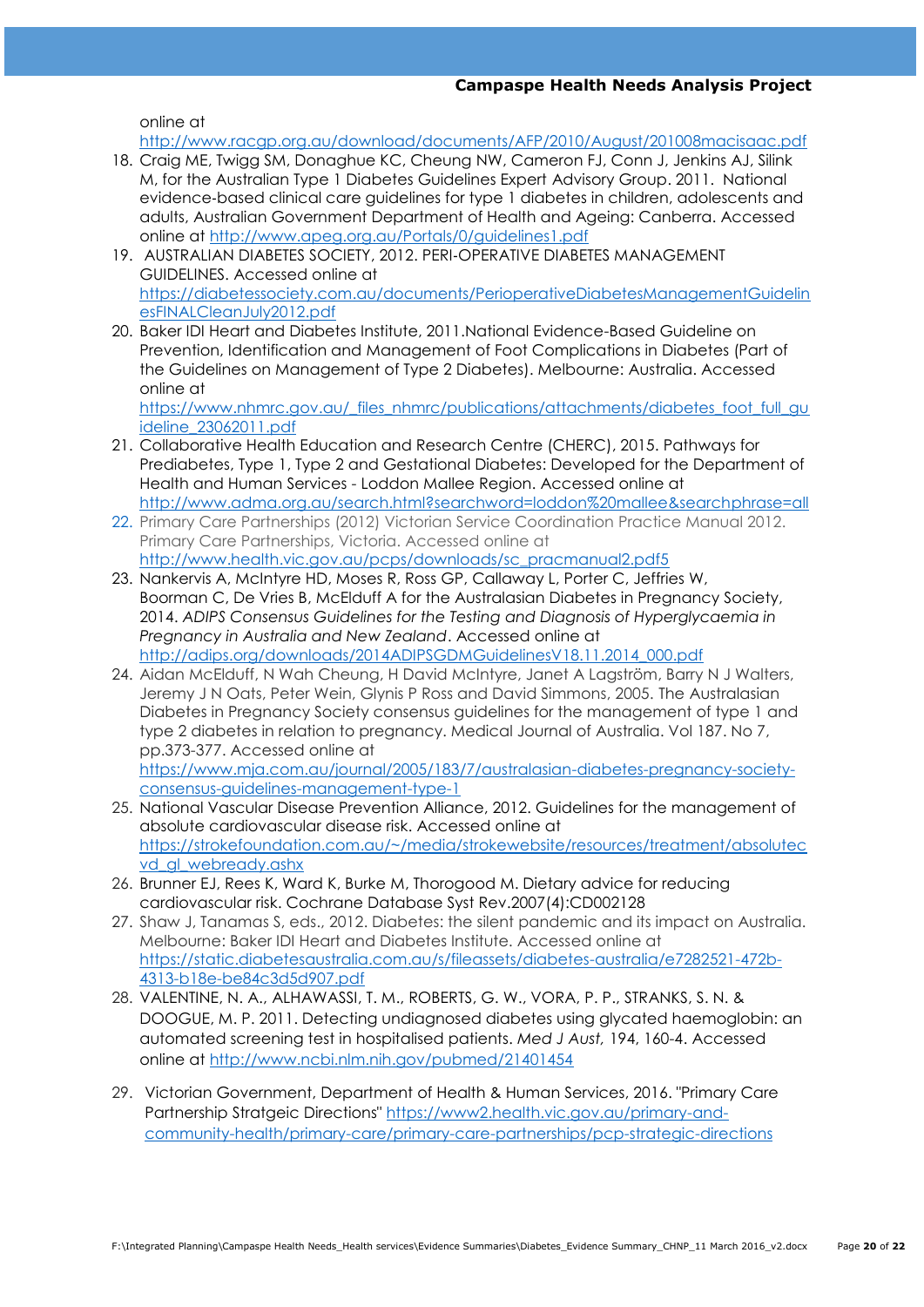- 30. Victorian Government, Department of Health, 2008 DHS Primary Health Branch Revised Chronic Disease Management Program Guidelines for Primary Care Partnerships. Accessible online at <http://www.health.vic.gov.au/communityhealth/cdm/index.htm>
- 31. Campaspe Primary Care Partnership, 2013. Strategic Plan 2013-7. Accessed online at [http://www.campaspepcp.com.au/documents/CampaspePCPStrategicPlan2013-](http://www.campaspepcp.com.au/documents/CampaspePCPStrategicPlan2013-2017_Final_9Dec2013_000.pdf) [2017\\_Final\\_9Dec2013\\_000.pdf](http://www.campaspepcp.com.au/documents/CampaspePCPStrategicPlan2013-2017_Final_9Dec2013_000.pdf)
- 32. Murray Primary Health Network, 2016. Murray HealthPathways FAQs. Accessed online at [http://www.murrayphn.org.au/wp-content/uploads/2015/09/HealthPathways-FAQ-for](http://www.murrayphn.org.au/wp-content/uploads/2015/09/HealthPathways-FAQ-for-external-use.pdf)[external-use.pdf](http://www.murrayphn.org.au/wp-content/uploads/2015/09/HealthPathways-FAQ-for-external-use.pdf)
- 33. Australian Government, Department of Health 2012. MBS Online: MBS Video Consultation Items. Accessed online at [http://www.mbsonline.gov.au/internet/mbsonline/publishing.nsf/Content/connectinghe](http://www.mbsonline.gov.au/internet/mbsonline/publishing.nsf/Content/connectinghealthservices-itemlist) [althservices-itemlist](http://www.mbsonline.gov.au/internet/mbsonline/publishing.nsf/Content/connectinghealthservices-itemlist)
- 34. Australian Government, Department of Health 2013. CHRONIC DISEASE MANAGEMENT Multidisciplinary Case Conference Medicare Items for GPs: FactSheet. Accessed online at

[http://www.health.gov.au/internet/main/publishing.nsf/content/04BC88E9B6672B16CA2](http://www.health.gov.au/internet/main/publishing.nsf/content/04BC88E9B6672B16CA257BF0001E3786/$File/FS%20-%20GP%20Multidis%20Case%20Conf%20-%20Provider%20Info%2031-10-13.pdf) [57BF0001E3786/\\$File/FS%20-%20GP%20Multidis%20Case%20Conf%20-](http://www.health.gov.au/internet/main/publishing.nsf/content/04BC88E9B6672B16CA257BF0001E3786/$File/FS%20-%20GP%20Multidis%20Case%20Conf%20-%20Provider%20Info%2031-10-13.pdf) [%20Provider%20Info%2031-10-13.pdf](http://www.health.gov.au/internet/main/publishing.nsf/content/04BC88E9B6672B16CA257BF0001E3786/$File/FS%20-%20GP%20Multidis%20Case%20Conf%20-%20Provider%20Info%2031-10-13.pdf)

- 35. ACRRM Telehealth Provider Directory. Accessed online at [http://www.ehealth.acrrm.org.au/provider](http://www.ehealth.acrrm.org.au/provider-directory?page=3&disciplines%5bgp%5d=gp&op=Search&form_build_id=form-oaDTGtWfGndIk_9zQt6fIRSIqpLfhzMt6JEvtDE9roY&form_id=_acrrm_ehealth_prov_dir_search_form)[directory?page=3&disciplines\[gp\]=gp&op=Search&form\\_build\\_id=form](http://www.ehealth.acrrm.org.au/provider-directory?page=3&disciplines%5bgp%5d=gp&op=Search&form_build_id=form-oaDTGtWfGndIk_9zQt6fIRSIqpLfhzMt6JEvtDE9roY&form_id=_acrrm_ehealth_prov_dir_search_form)oaDTGtWfGndlk 9zQt6fIRSIqpLfhzMt6JEvtDE9roY&form\_id=\_acrrm\_ehealth\_prov\_dir\_sear [ch\\_form](http://www.ehealth.acrrm.org.au/provider-directory?page=3&disciplines%5bgp%5d=gp&op=Search&form_build_id=form-oaDTGtWfGndIk_9zQt6fIRSIqpLfhzMt6JEvtDE9roY&form_id=_acrrm_ehealth_prov_dir_search_form)
- 36. *Verhoeven, F., Tanja-Dijkstra, K., Nijland, N., Eysenbach, G., & van Gemert-Pijnen, L. (2010). Asynchronous and synchronous teleconsultation for diabetes care: a systematic literature review. Journal of Diabetes and Science Technology, 4(3), 666-684. Accessed online at* <http://www.jdst.org/May2010/Articles/VOL-4-3-REV1-VERHOEVEN.pdf>
- 37. *Siriwardena, L. S. A. N., Wickramasinghe, W. A. S., Perera, K. L. D., Marasinghe, R. B., Katulanda, P., & Hewapthirana, R. (2012). A review of telemedicine interventions in diabetes care. Journal of Telemedicine and Telecare, 18(3), 164-168*
- 38. *Diabetes Victoria, 2016. How We Help. Accesssed online at*  <https://www.diabetesvic.org.au/support-groups>
- 39. Australian Commission on Safety and Quality in Health Care, 2015. Investigating and addressing unwarranted variation. Accessed online at [http://www.safetyandquality.gov.au/wp](http://www.safetyandquality.gov.au/wp-content/uploads/2015/11/SAQ201_01_FrontSection_v10_FILM_TAGGED-4-Investigating-and-addressing-unwarranted-variation.pdf)[content/uploads/2015/11/SAQ201\\_01\\_FrontSection\\_v10\\_FILM\\_TAGGED-4-Investigating](http://www.safetyandquality.gov.au/wp-content/uploads/2015/11/SAQ201_01_FrontSection_v10_FILM_TAGGED-4-Investigating-and-addressing-unwarranted-variation.pdf)[and-addressing-unwarranted-variation.pdf](http://www.safetyandquality.gov.au/wp-content/uploads/2015/11/SAQ201_01_FrontSection_v10_FILM_TAGGED-4-Investigating-and-addressing-unwarranted-variation.pdf)
- 40. Australian Commission on Safety and Quality in Health Care, 2014. National Statement on Health Literacy. Accessed online at [http://www.safetyandquality.gov.au/wp](http://www.safetyandquality.gov.au/wp-content/uploads/2014/08/Health-Literacy-National-Statement.pdf)[content/uploads/2014/08/Health-Literacy-National-Statement.pdf](http://www.safetyandquality.gov.au/wp-content/uploads/2014/08/Health-Literacy-National-Statement.pdf)
- 41. National Health and Medical Research Council, 2013. Summary Guide for the Management of Overweight and Obesity in Primary Care Accessed online at [https://www.nhmrc.gov.au/\\_files\\_nhmrc/publications/attachments/n57b\\_obesity\\_guideli](https://www.nhmrc.gov.au/_files_nhmrc/publications/attachments/n57b_obesity_guidelines_summary_guide_131219.pdf) nes summary guide 131219.pdf